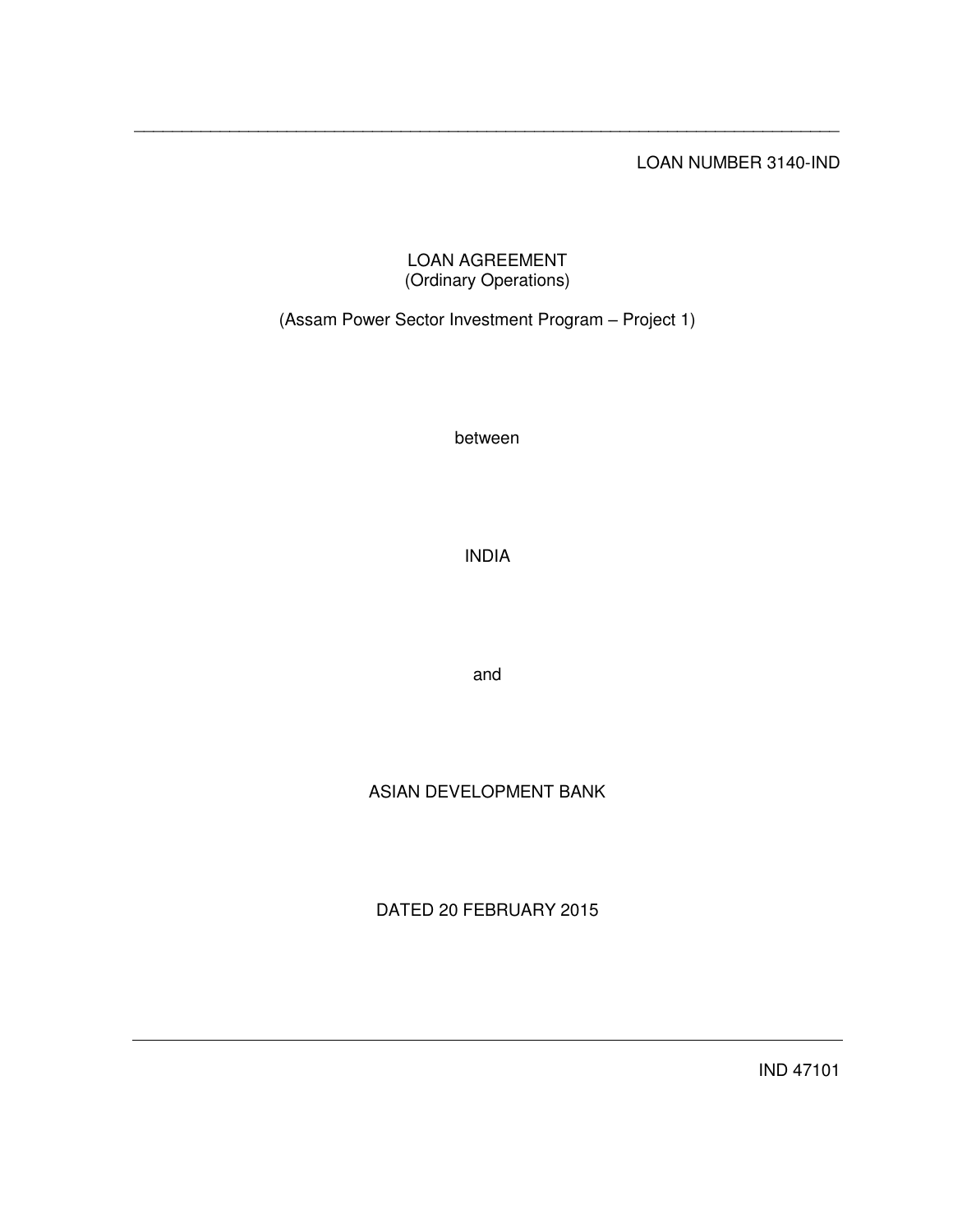### **LOAN AGREEMENT (Ordinary Operations)**

 LOAN AGREEMENT dated 20 February 2015 between INDIA acting by its President ("Borrower") and ASIAN DEVELOPMENT BANK ("ADB").

#### **WHEREAS**

(A) by a framework financing agreement dated 13 May 2014 between the Borrower and ADB, ADB has agreed to provide a multitranche financing facility to the Borrower for purposes of financing projects under the Assam Power Sector Investment Program;

 (B) by a periodic financing request dated 13 May 2014 submitted by the Borrower, the Borrower has applied to ADB for a loan for the purposes of the Project described in Schedule 1 to this Loan Agreement;

(C) the Project will be carried out by the State of Assam ("State") and the Assam Power Generation Corporation Limited ("APGCL"), and for this purpose the Borrower will make available to the State the proceeds of the loan provided for herein upon terms and conditions mutually agreeable to ADB and the Borrower; and

 (D) ADB has agreed to make a loan ("Loan") to the Borrower from ADB's ordinary capital resources upon the terms and conditions set forth herein and in the Project Agreement of even date herewith between ADB on the one hand, and the State and APGCL on the other hand;

NOW THEREFORE the parties hereto agree as follows:

## **ARTICLE I**

### **Loan Regulations; Definitions**

Section 1.01. All the provisions of the Ordinary Operations Loan Regulations Applicable to LIBOR-Based Loans Made from ADB's Ordinary Capital Resources, dated 1 July 2001 ("Loan Regulations"), are hereby made applicable to this Loan Agreement with the same force and effect as if they were fully set forth herein, subject, however, to the following modifications:

(a) Section 3.03 is deleted and the following is substituted therefor:

**Commitment Charge; Credit; Maturity Premium.** (a) The Borrower shall pay a commitment charge on the unwithdrawn amount of the Loan at the rate and on the terms specified in the Loan Agreement.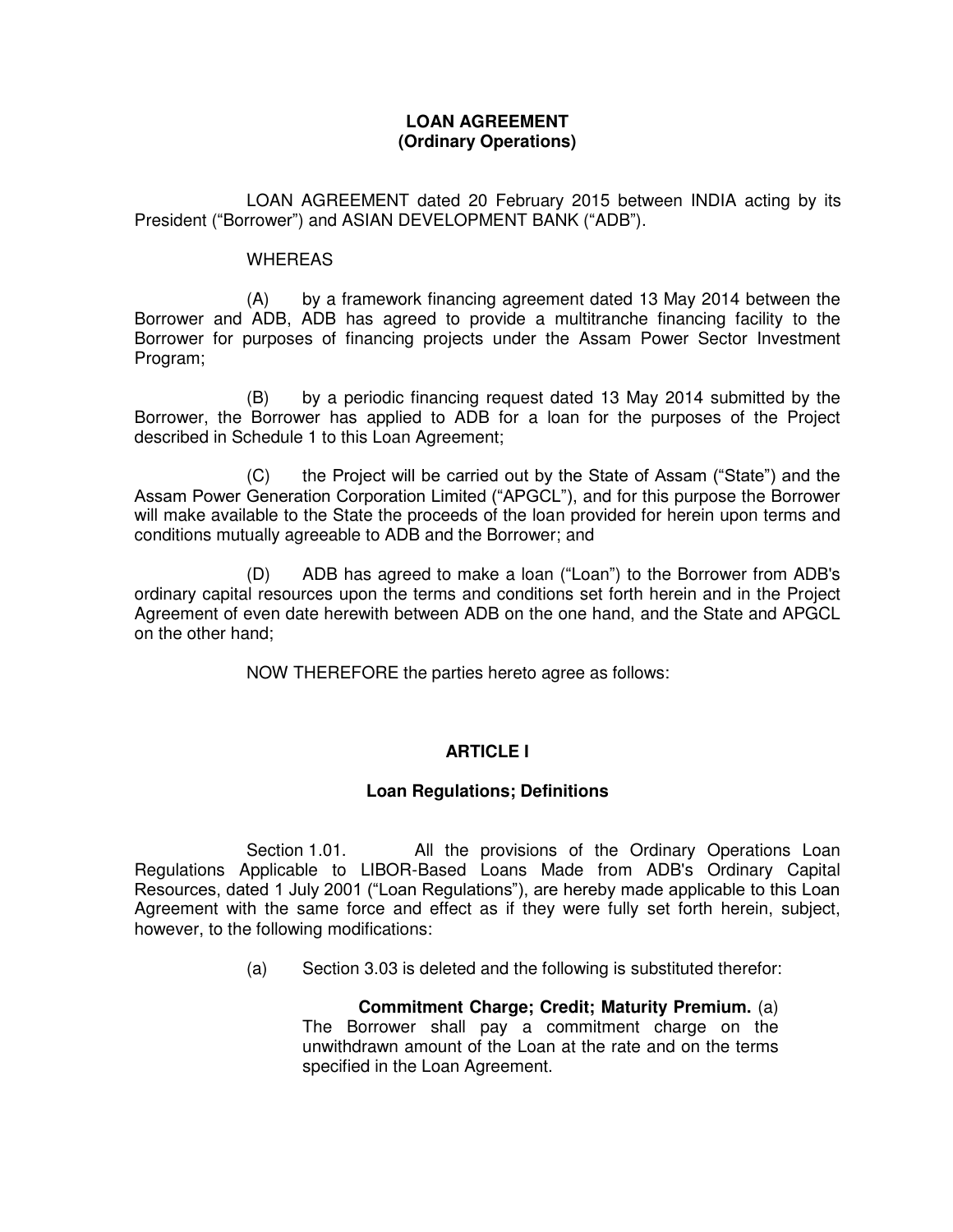(b) ADB shall provide to the Borrower a credit at the rate specified in the Loan Agreement, which credit shall remain fixed for the term of the Loan. ADB shall apply the credit against the interest payable by the Borrower.

(c) The Borrower shall pay a maturity premium at the rate specified in the Loan Agreement, which maturity premium shall remain fixed for the term of the Loan. ADB shall add the maturity premium to the interest payable by the Borrower.

(b) Section 3.06 is deleted and the following is substituted therefor:

 **Rebate.** (a) Following any announcement by ADB that the Fixed Spread applicable to new Loans shall be reduced, ADB shall provide a Rebate to any Borrower with an outstanding Loan on which a higher Fixed Spread is applicable. The amount of the Rebate shall be determined by multiplying (i) the difference between the Fixed Spread applicable to the outstanding Loan and the Fixed Spread that will be applied to new Loans (expressed as a percentage per annum), by (ii) the principal amount of the outstanding Loan on which the Borrower shall pay interest for all interest periods commencing on and after the effective date of the lower Fixed Spread that will be applied to new Loans.

(b) Following any announcement by ADB that its Funding Cost Margin calculations with respect to any Loan Currency (or Approved Currency) in any Semester resulted in ADB achieving savings, ADB shall provide a Rebate to the Borrower. The amount of the Rebate shall be determined by multiplying (i) the Funding Cost Margin (expressed as a percentage per annum) by (ii) the principal amount of the Loan on which the Borrower shall pay interest for the Interest Period commencing immediately after the Semester for which the Funding Cost Margin was calculated. ADB shall apply the amount of the Rebate against the interest payable by the Borrower for the Interest Period commencing immediately after the Semester for which the Funding Cost Margin was calculated.

(c) Section 3.07 is deleted and the following is substituted therefor:

**Surcharge.** (a) Following any announcement by ADB that the Fixed Spread applicable to new Loans shall be increased, any Borrower with an outstanding Loan on which a lower Fixed Spread is applicable shall pay ADB a Surcharge. The amount of the Surcharge shall be determined by multiplying (i) the difference between the Fixed Spread that will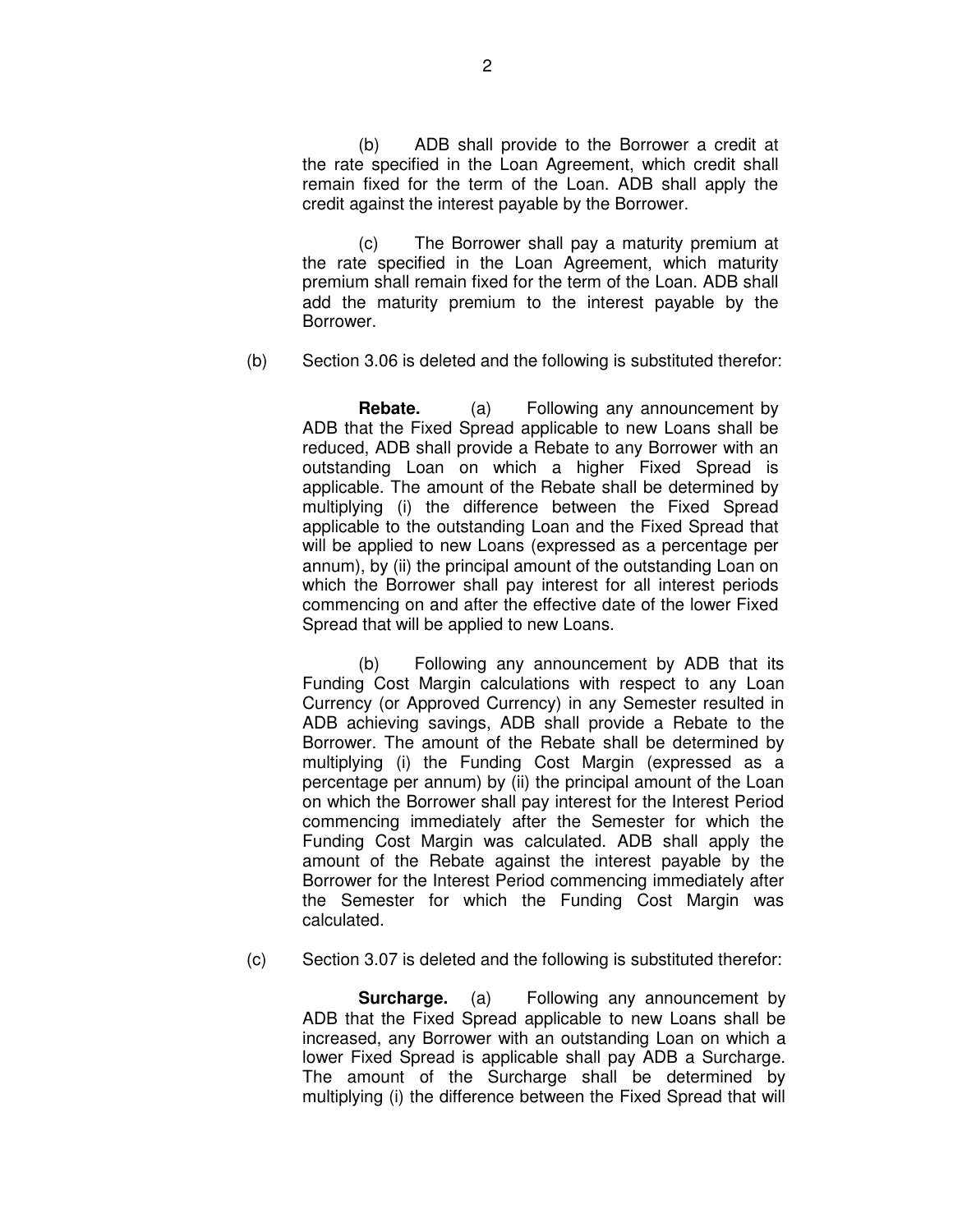be applied to new Loans and the Fixed Spread applicable to the outstanding Loan (expressed as a percentage per annum), by (ii) the principal amount of the outstanding Loan on which the Borrower shall pay interest for all interest periods commencing on and after the effective date of the higher Fixed Spread that will be applied to new Loans.

(b) Following any announcement by ADB that its Funding Cost Margin calculations with respect to any Loan Currency (or Approved Currency) in any Semester resulted in ADB incurring additional costs, the Borrower shall pay ADB a Surcharge. The amount of the Surcharge shall be determined by multiplying (i) the Funding Cost Margin (expressed as a percentage per annum) by (ii) the principal amount of the Loan on which the Borrower shall pay interest for the Interest Period commencing immediately after the Semester for which the Funding Cost Margin was calculated. ADB shall add the amount of the Surcharge to the interest payable by the Borrower for the Interest Period commencing immediately after the Semester for which the Funding Cost Margin was calculated.

 Section 1.02. Wherever used in this Loan Agreement, the several terms defined in the Loan Regulations have the respective meanings therein set forth unless modified herein or the context otherwise requires. Additional terms used in this Loan Agreement have the following meanings:

(a) "APDCL" means Assam Power Distribution Company Limited, or any successor thereto acceptable to ADB;

(b) "APGCL" means Assam Power Generation Corporation Limited, or any successor thereto acceptable to ADB;

(c) "Consulting Guidelines" means the Guidelines on the Use of Consultants by Asian Development Bank and its Borrowers (2013, as amended from time to time);

(d) "Consulting Services" means the services to be financed out of the proceeds of the Loan;

(e) "EA" or the "Project Executing Agency" for the purposes of, and within the meaning of, the Loan Regulations means the State and APGCL or any successors thereto acceptable to ADB, that are responsible for carrying out the Project;

(f) "EARF" or "Environmental Assessment and Review Framework" means the environmental assessment and review framework for the Investment Program, including any update thereto, agreed between the Borrower through the EA, and ADB, and incorporated by reference in the FFA;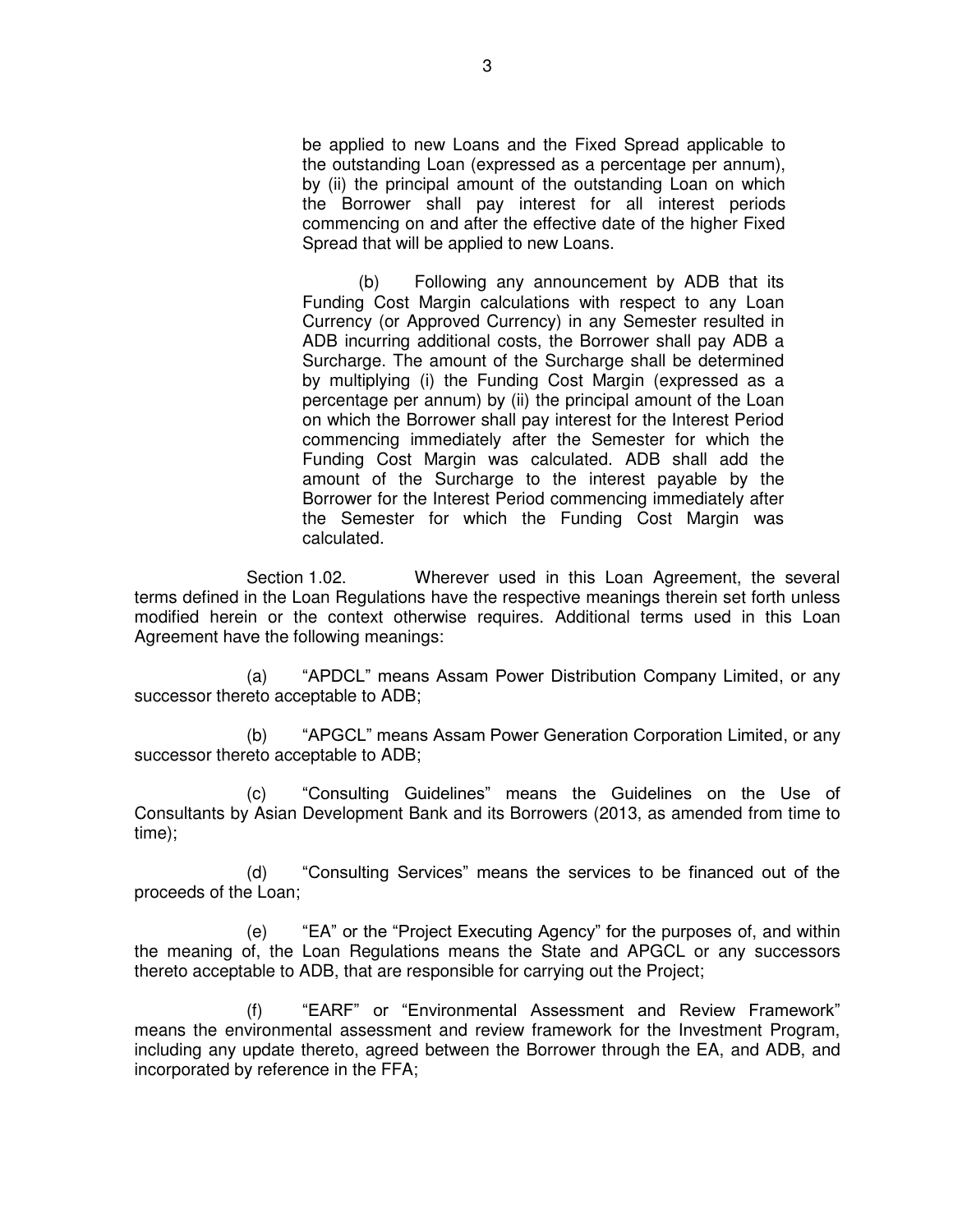(g) "EMP" or "Environmental Management Plan" means the environmental management plan, including any update thereto, incorporated in the IEE;

(h) "Environmental Safeguards" means the principles and requirements set forth in Chapter V, Appendix 1, and Appendix 4 (as applicable) of the SPS;

(i) "Facility" means the multitranche financing facility provided by ADB to the Borrower for purposes of financing projects under the Investment Program;

(j) "FAM" means the Facility administration manual for the Project dated May 2014 and agreed between the Borrower, the EA, and ADB, as updated from time to time in accordance with the respective administrative procedures of the Borrower and ADB;

(k) "FFA" means the framework financing agreement dated 13 May 2014 between ADB and the Borrower with respect to the Facility;

(l) "Financing Arrangements" means the arrangements between the Borrower and the State as per current policy of the Borrower, and acceptable to ADB;

(m) "Goods" means equipment and materials to be financed out of the proceeds of the Loan, including related services such as transportation, insurance, installation, commissioning, training, and initial maintenance, but excluding Consulting Services;

(n) "IEE" or "Initial Environmental Examination" means the initial environmental examination, including any update thereto, prepared and submitted by the Borrower through the EA pursuant to the requirements set forth in the EARF and cleared by ADB;

(o) "Indigenous Peoples Safeguards" means the principles and requirements set forth in Chapter V, Appendix 3, and Appendix 4 (as applicable) of the SPS;

(p) "Investment Program" means the Assam Power Sector Investment Program;

(q) "Involuntary Resettlement Safeguards" means the principles and requirements set forth in Chapter V, Appendix 2, and Appendix 4 (as applicable) of the SPS;

(r) "IPPF" or "Indigenous Peoples Planning Framework" means the indigenous peoples planning framework for the Investment Program, including any update thereto, agreed between the Borrower through the EA, and ADB, and incorporated by reference in the FFA;

(s) "Loan Disbursement Handbook" means ADB's Loan Disbursement Handbook (2012, as amended from time to time);

(t) "MW" means mega-watt;

(u) "Onlending Arrangements" means the arrangements between the State and APGCL referred to in Section 3.01(b) of this Loan Agreement;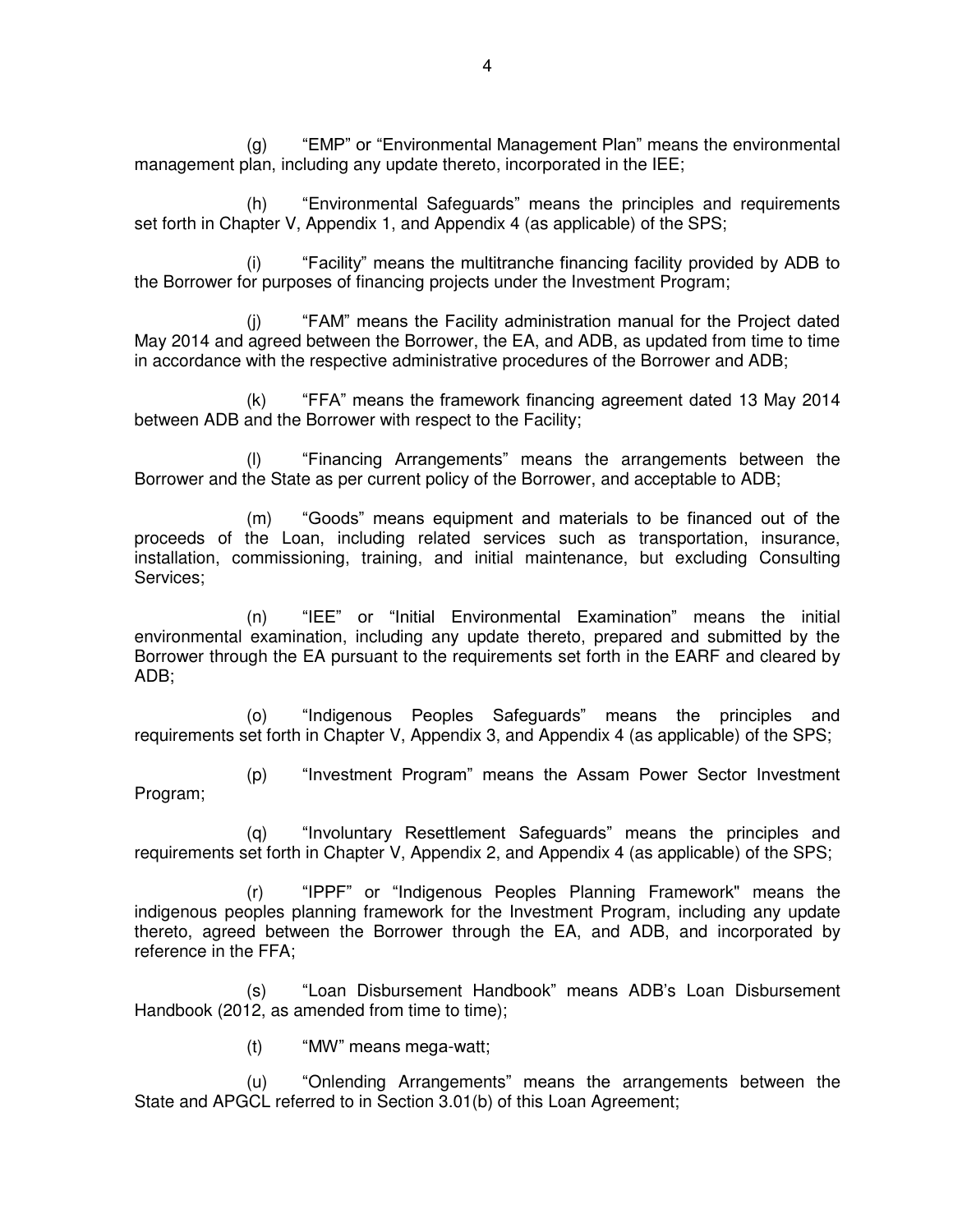(v) "PFR" means the periodic financing request submitted or to be submitted by the Borrower, for the purposes of each loan under the Facility, and for the purpose of this Loan Agreement means the periodic financing request dated 13 May 2014;

(w) "PIU" means the Project Implementation Unit of APGCL;

(x) "PMU" means the Project Management Unit of for the Investment Program;

(y) "Procurement Guidelines" means ADB's Procurement Guidelines (2013, as amended from time to time);

(z) "Procurement Plan" means the procurement plan for the Project as included in the FAM, agreed between the Borrower, the EA, and ADB, as updated from time to time in accordance with the Procurement Guidelines, the Consulting Guidelines, and other arrangements agreed with ADB;

(aa) "RF" or "Resettlement Framework" means the resettlement framework for the Investment Program, including any update thereto, agreed between the Borrower through the EA, and ADB, and incorporated by reference in the FFA;

(bb) "Safeguards Monitoring Report" means each report prepared and submitted by the Borrower through the EA to ADB that describes progress with implementation of, and compliance with, the EMP, including any corrective and preventative actions;

(cc) "SPS" or "Safeguard Policy Statement" means ADB's Safeguard Policy Statement (2009);

(dd) "State" means the State of Assam;

(ee) "Steering Committee" means the steering committee for the Investment Program, chaired by the Secretary, Department of Power, Government of Assam.

(ff) "Works" means construction or civil works to be financed out of the proceeds of the Loan, including services such as drilling or mapping, and project related services that are provided as part of a single responsibility or turnkey contract, but excluding Consulting Services.

## **ARTICLE II**

### **The Loan**

 Section 2.01. (a) ADB agrees to lend to the Borrower from ADB's ordinary capital resources an amount of fifty million Dollars (\$50,000,000), as such amount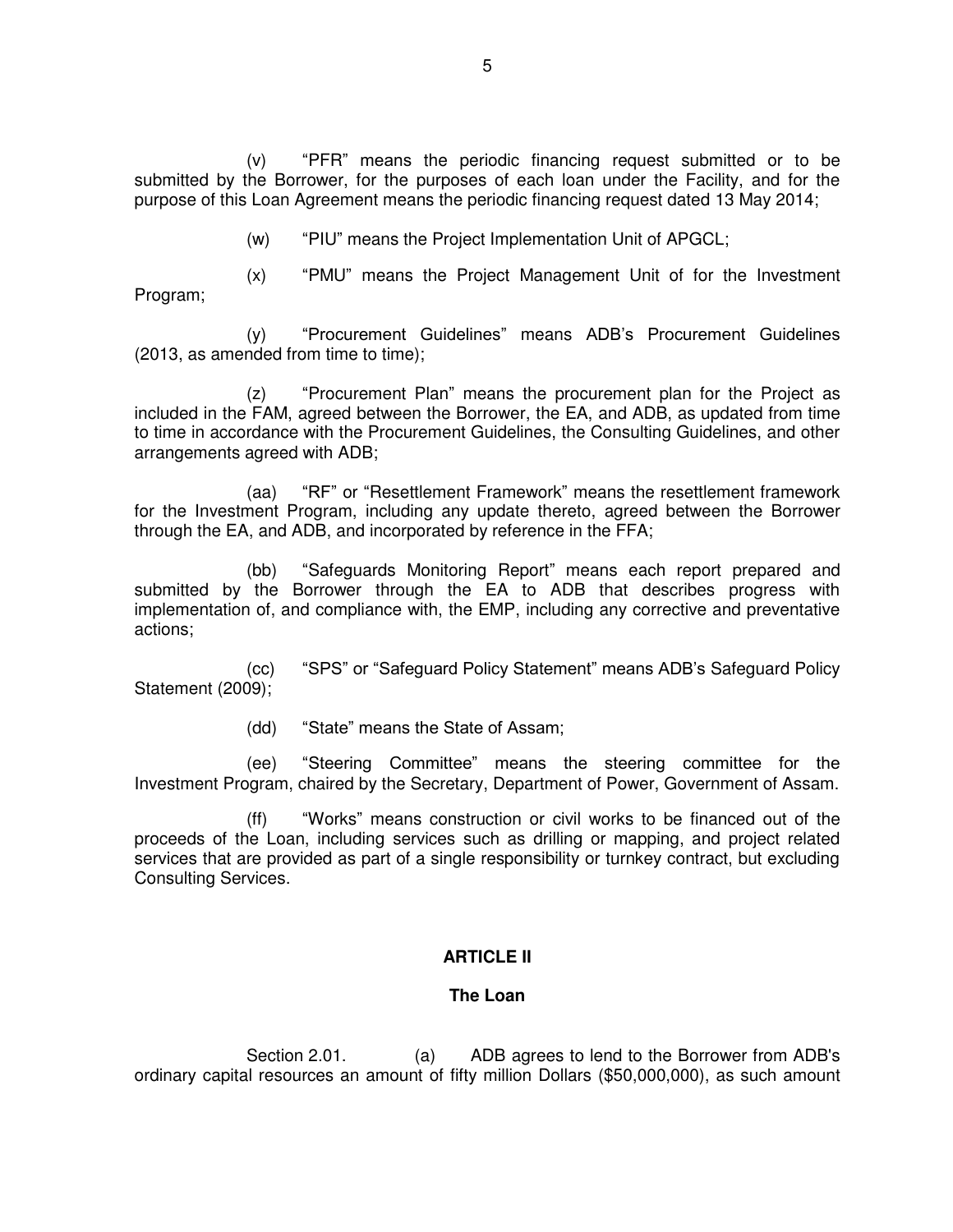may be converted from time to time through a Currency Conversion in accordance with the provisions of Section 2.06 of this Loan Agreement.

(b) The Loan has a principal repayment period of 20 years, and a grace period as defined in subsection (c) hereinafter.

(c) The term "grace period" as used in subsection (b) hereinabove means the period prior to the first Principal Payment Date in accordance with the amortization schedule set forth in Schedule 2 to this Loan Agreement.

Section 2.02. The Borrower shall pay to ADB interest on the principal amount of the Loan withdrawn and outstanding from time to time at a rate for each Interest Period equal to the sum of:

- (a) LIBOR;
- (b) 0.60% as provided by Section 3.02 of the Loan Regulations less a credit of 0.10% as provided by Section 3.03 of the Loan Regulations; and
- (c) a maturity premium of 0.10% as provided by Section 3.03 of the Loan Regulations.

 Section 2.03. The Borrower shall pay a commitment charge of 0.15% per annum. Such charge shall accrue on the full amount of the Loan (less amounts withdrawn from time to time), commencing 60 days after the date of this Loan Agreement.

Section 2.04. Interest and other charges on the Loan shall be payable semiannually on 1 January and 1 July in each year.

 Section 2.05. The Borrower shall repay the principal amount of the Loan withdrawn from the Loan Account in accordance with the provisions of Schedule 2 to this Loan Agreement.

 Section 2.06. (a) The Borrower may at any time request any of the following Conversions of the terms of the Loan in order to facilitate prudent debt management:

- (i) a change of the Loan Currency of all or any portion of the principal amount of the Loan, whether withdrawn and outstanding or unwithdrawn, to an Approved Currency;
- (ii) a change of the interest rate basis applicable to all or any portion of the principal amount of the Loan withdrawn and outstanding from a Floating Rate to a Fixed Rate, or vice versa; and
- (iii) the setting of limits on the Floating Rate applicable to all or any portion of the principal amount of the Loan withdrawn and outstanding by the establishment of an Interest Rate Cap or Interest Rate Collar on said Floating Rate.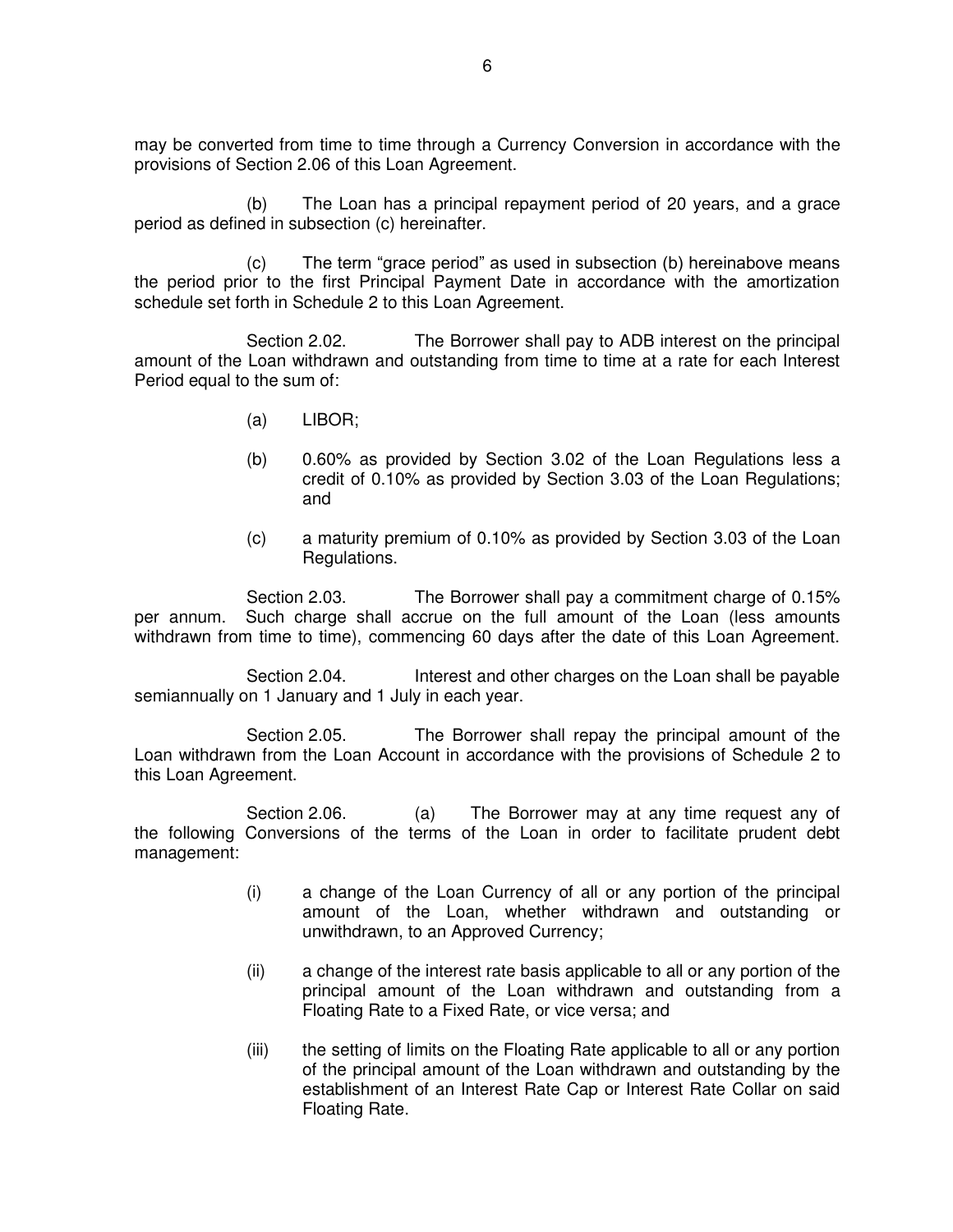(b) Any conversion requested pursuant to subsection (a) hereinabove that is accepted by ADB shall be considered a "Conversion", as defined in Section 2.01(6) of the Loan Regulations, and shall be effected in accordance with the provisions of Article V of the Loan Regulations and the Conversion Guidelines.

### **ARTICLE III**

#### **Use of Proceeds of the Loan**

 Section 3.01. (a) The Borrower shall make the proceeds of the Loan available to the State under Financing Arrangements upon terms and conditions mutually agreeable to ADB and the Borrower.

(b) The Borrower shall cause the State to make the proceeds of the Loan available to APGCL under Onlending Arrangements mutually agreeable to ADB and the Borrower.

(c) The Borrower shall cause the State and APGCL to apply such proceeds to the financing of expenditures on the Project in accordance with the provisions of this Loan Agreement and the Project Agreement.

 Section 3.02. The proceeds of the Loan shall be allocated and withdrawn in accordance with the provisions of Schedule 3 to this Loan Agreement, as such Schedule may be amended from time to time by agreement between the Borrower and ADB.

 Section 3.03. Except as ADB may otherwise agree, the Borrower shall procure, or cause to be procured by the EA, the items of expenditure to be financed out of the proceeds of the Loan in accordance with the provisions of Schedule 4 to this Loan Agreement. ADB may refuse to finance a contract where any such item has not been procured under procedures substantially in accordance with those agreed between the Borrower and ADB or where the terms and conditions of the contract are not satisfactory to ADB.

 Section 3.04. Except as ADB may otherwise agree, the Borrower shall cause the EA to ensure that all items of expenditure financed out of the proceeds of the Loan to be used exclusively in the carrying out of the Project.

 Section 3.05. The Loan Closing Date for the purposes of Section 9.02 of the Loan Regulations shall be 30 June 2019 or such other date as may from time to time be agreed between the Borrower and ADB.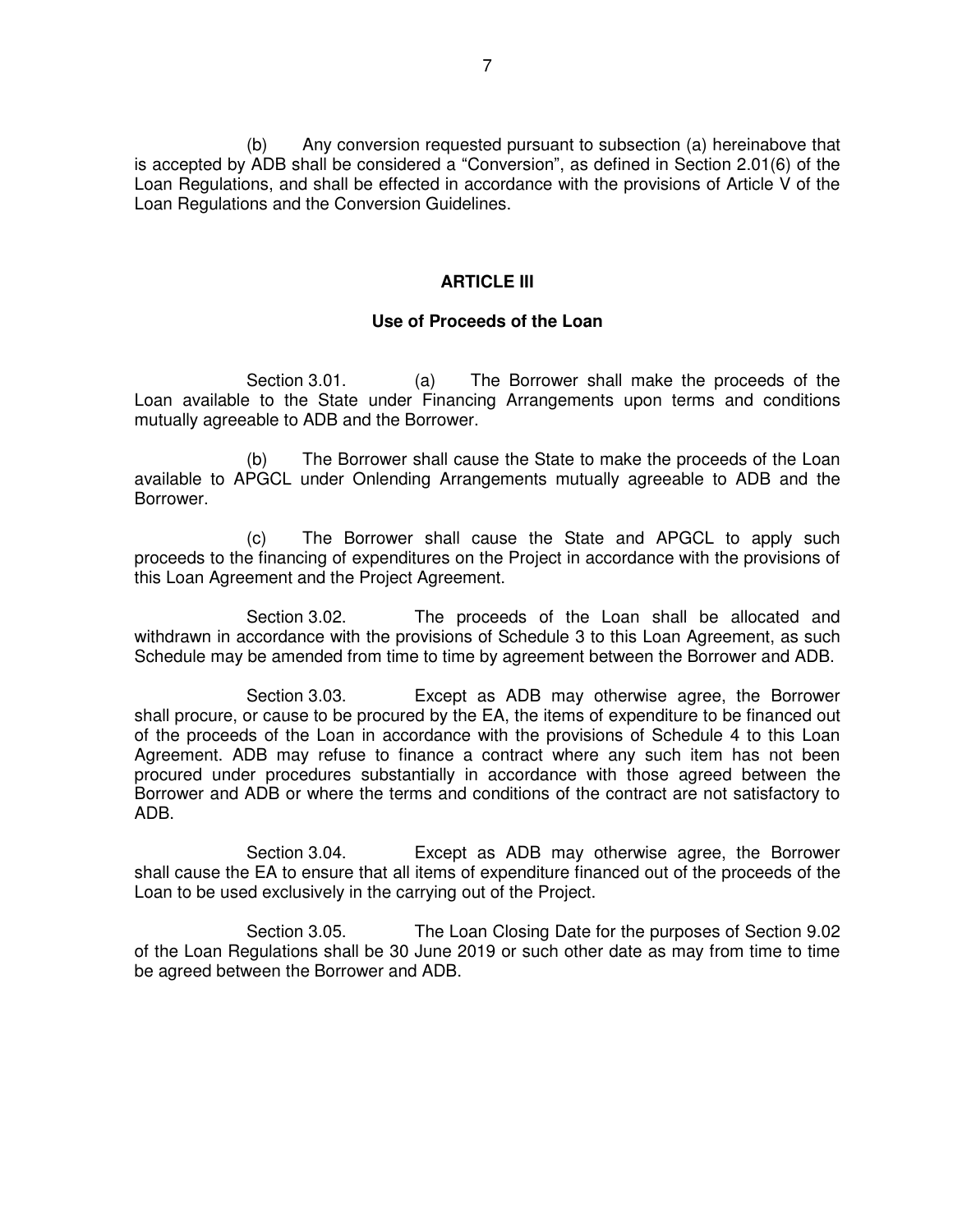#### **ARTICLE IV**

#### **Particular Covenants**

 Section 4.01. (a) The Borrower shall cause the Project to be carried out with due diligence and efficiency and in conformity with sound applicable technical, financial, business, and development practices.

 (b) In the carrying out of the Project and operation of the Project facilities, the Borrower shall perform, or cause to be performed by the EA, all obligations set forth in Schedule 5 to this Loan Agreement and the Project Agreement.

 Section 4.02. The Borrower shall make available, or cause to be made available by the EA, promptly as needed, the funds, facilities, services, land and other resources, as required, in addition to the proceeds of the Loan, for the carrying out of the Project.

 Section 4.03. The Borrower shall ensure or cause the EA to ensure that the activities of its departments and agencies with respect to the carrying out of the Project and operation of the Project facilities are conducted and coordinated in accordance with sound administrative policies and procedures.

 Section 4.04. The Borrower shall enable ADB's representatives to inspect the Project, the Goods and Works, and any relevant records and documents.

Section 4.05. ADB shall disclose the annual audited financial statements for the Project and the opinion of the auditors on the financial statements within 30 days of the date of their receipt by posting them on ADB's website.

Section 4.06. The Borrower shall take all actions which shall be necessary on its part to enable the EA to perform its obligations under the Project Agreement, and shall not take or permit any action which would interfere with the performance of such obligations.

Section 4.07. (a) In so far as it relates to the Project, the Borrower shall exercise its rights under the Financing Arrangements with the State in such a manner as to protect the interests of the Borrower and ADB and to accomplish the purposes of the Loan.

(b) In so far as it relates to the Project, no rights or obligations under the financing arrangements shall be assigned, amended, abrogated or waived without the prior notice to ADB.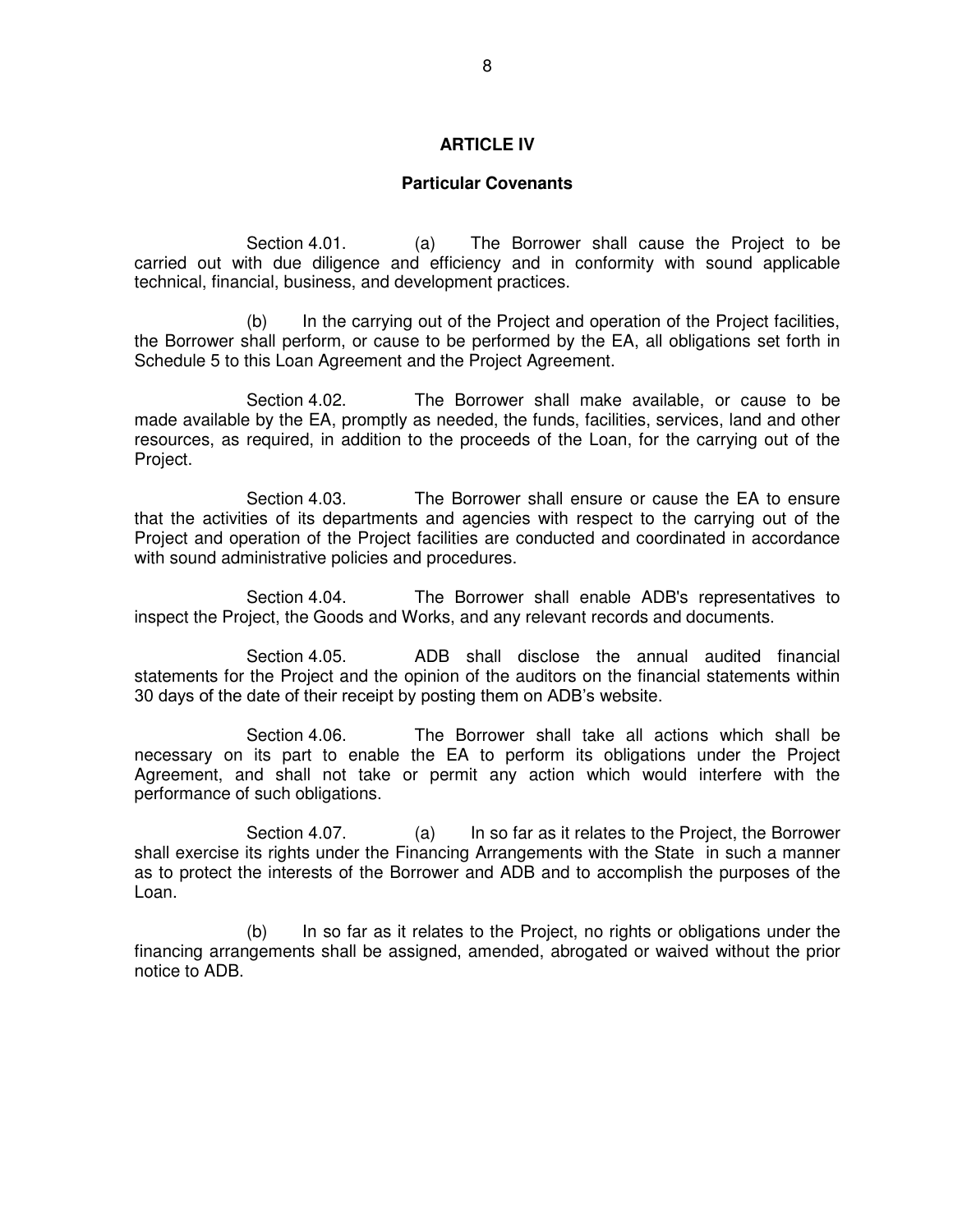#### **ARTICLE V**

#### **Effectiveness**

Section 5.01. A date 90 days after the date of this Loan Agreement is specified for the effectiveness of this Loan Agreement for the purposes of Section 10.04 of the Loan Regulations.

### **ARTICLE VI**

#### **Miscellaneous**

Section 6.01. The Secretary, Additional Secretary, Joint Secretary, Director, or Deputy Secretary, in the Department of Economic Affairs of the Ministry of Finance of the Borrower, is designated as representative of the Borrower for the purposes of Section 12.02 of the Loan Regulations.

 Section 6.02. The following addresses are specified for the purposes of Section 12.01 of the Loan Regulations:

For the Borrower

 The Secretary to the Government of India Department of Economic Affairs Ministry of Finance North Block New Delhi - 110001 India Facsimile Numbers:

> (91-11) (2309-2477) (91-11) (2309-2511)

For ADB

 Asian Development Bank 6 ADB Avenue Mandaluyong City 1550 Metro Manila **Philippines** 

Facsimile Numbers:

 +63 2 636-2444 +63 2 636-(2338).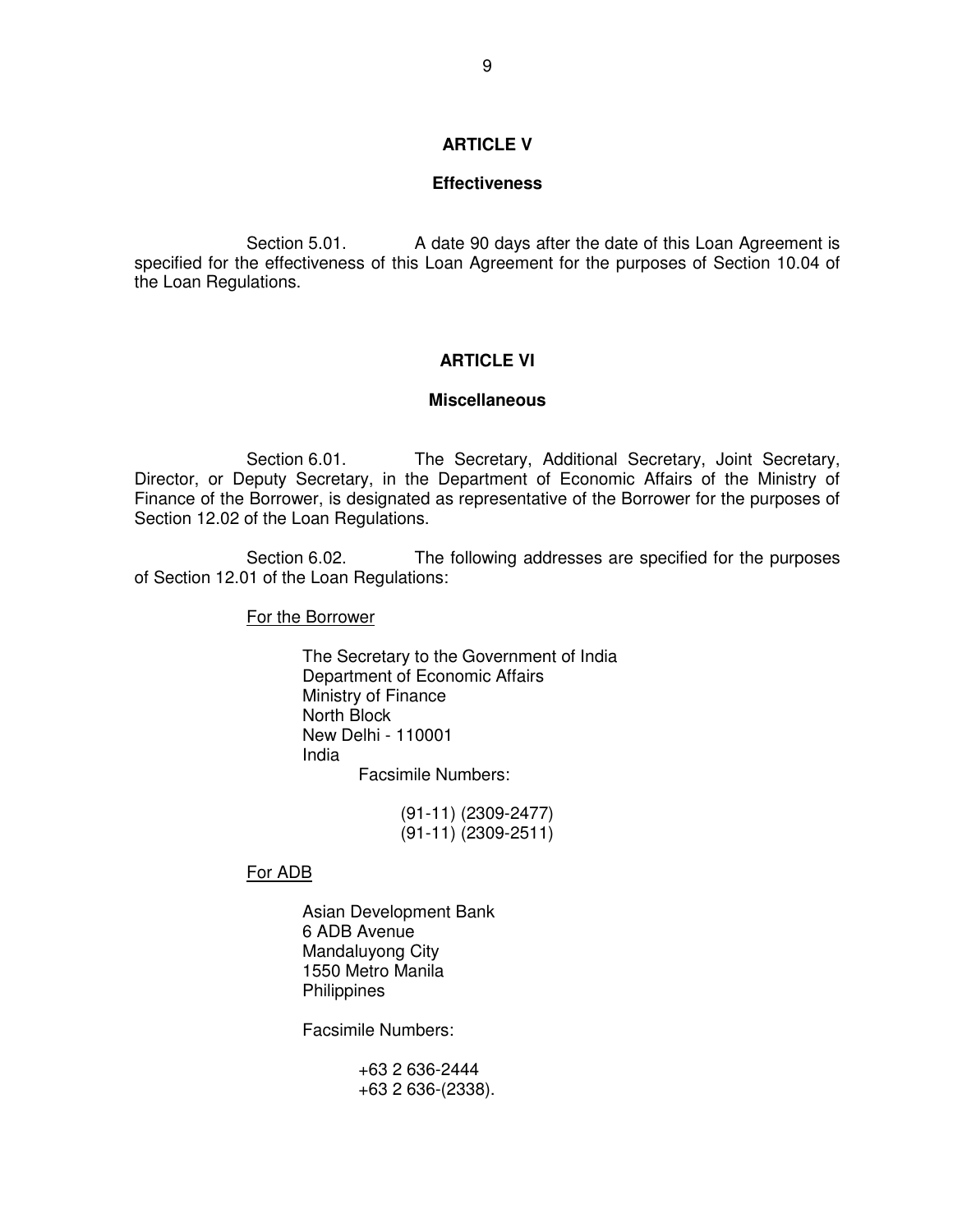IN WITNESS WHEREOF the parties hereto, acting through their representatives thereunto duly authorized, have caused this Loan Agreement to be signed in their respective names as of the day and year first above written and to be delivered at the principal office of ADB.

**INDIA** 

**By** 

By

**TARUN BAJAJ** Joint Secretary (MI) Department of Economic Affairs

#### ASIAN DEVELOPMENT BANK

MU

M. TERESA KHO **Country Director**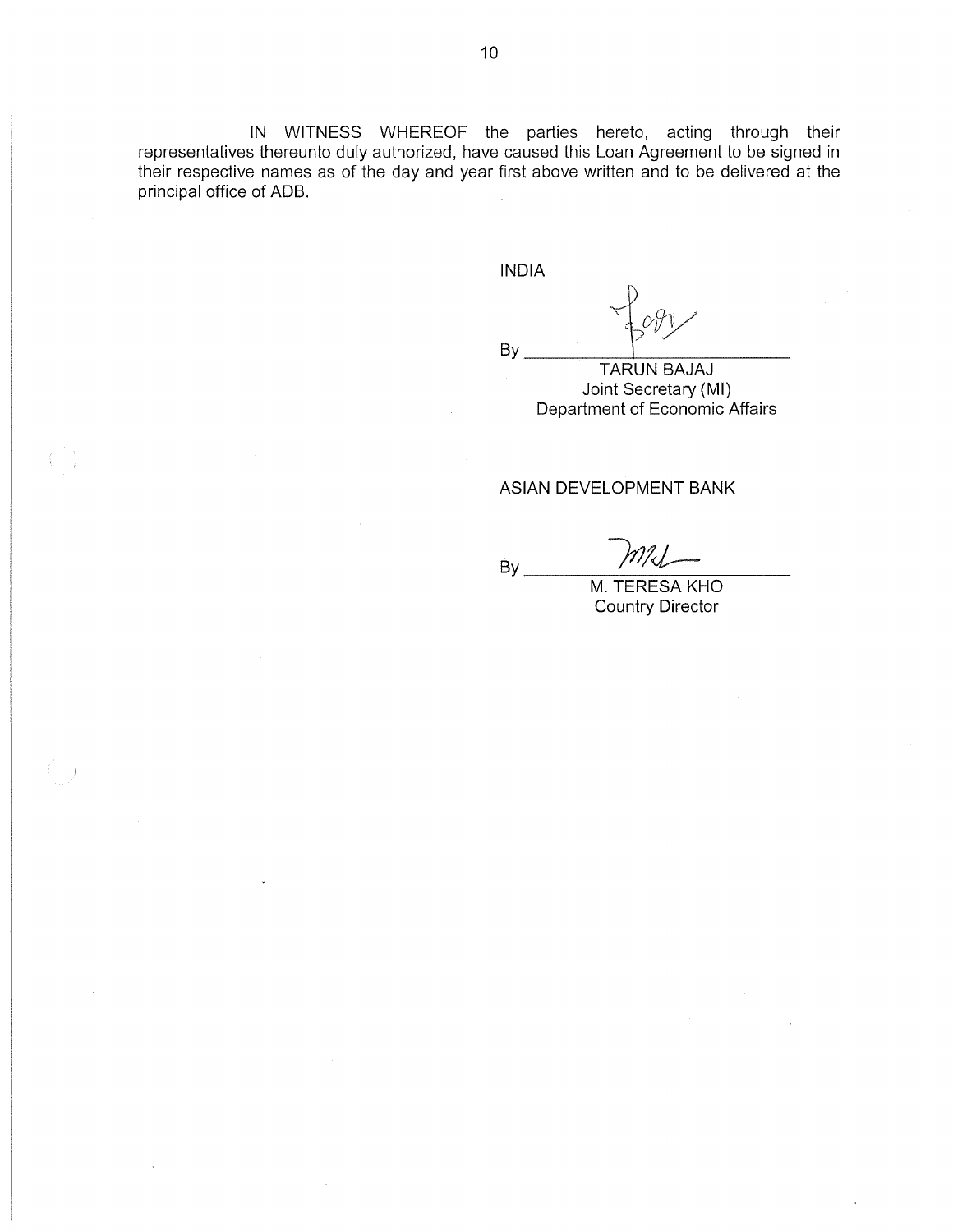# **Description of the Project**

1. The objective of the Investment Program is to increase capacity and efficiency of energy generation and distribution systems in the State.

2. The objective of the Project is to upgrade and expand the generation system in the State and to develop institutional capacity of APGCL and APDCL.

- 3. The Project shall comprise the following:
	- (a) civil works for replacement of four 15 MW open gas cycle turbine generators with 70 MW (nominal capacity) reciprocating internal combustion gas engine generators in Lakwa;
	- (b) project preparation and implementation support;
	- (c) enterprise resource planning support; and
	- (d) capacity building and training.
- 4. Consulting Services will be provided to support the above stated activities.
- 5. The Project is expected to be completed by 31 December 2018.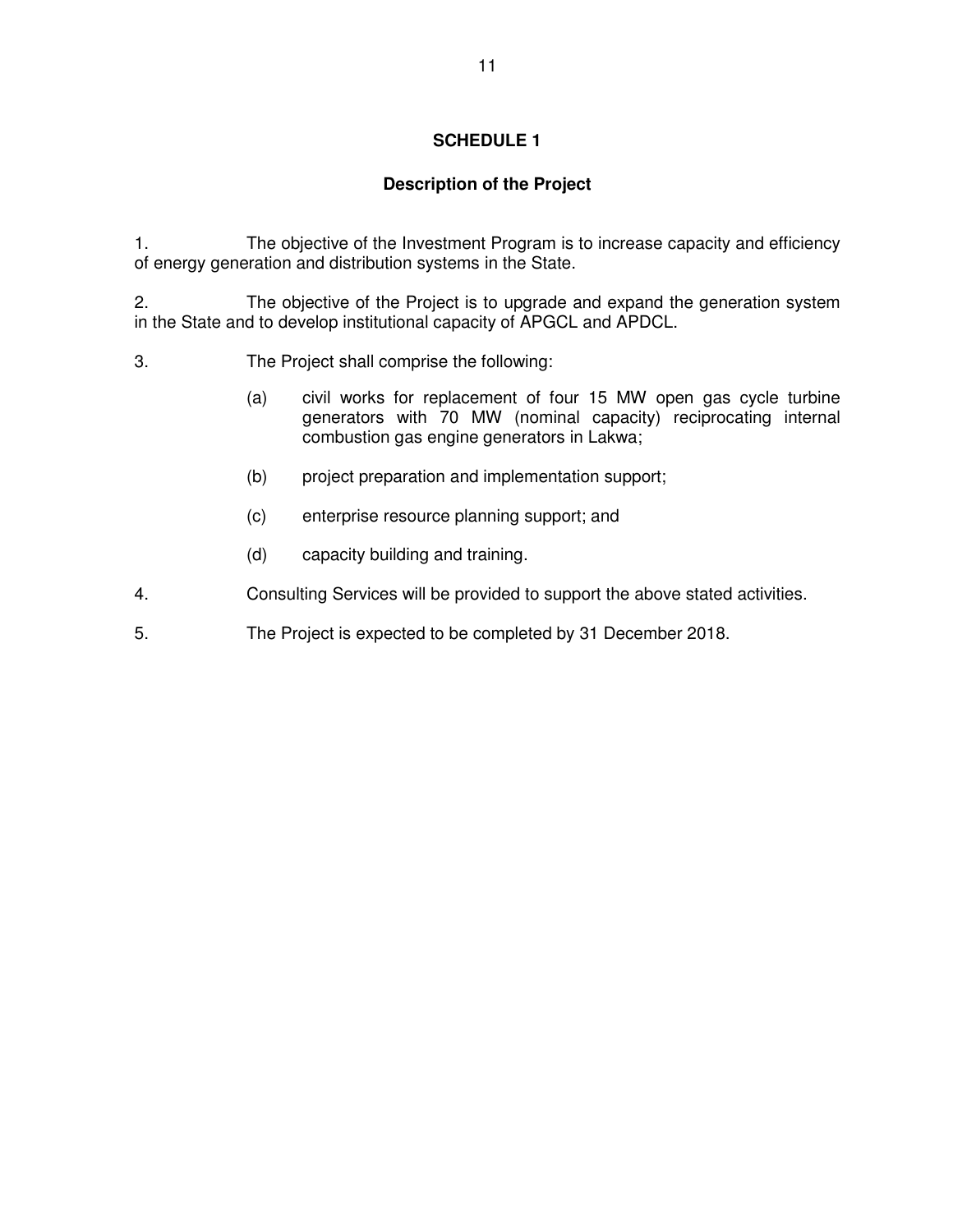### **Amortization Schedule**

### **(Assam Power Sector Investment Program – Project 1)**

1. The following table sets forth the Principal Payment Dates of the Loan and the percentage of the total principal amount of the Loan payable on each Principal Payment Date (Installment Share). If the proceeds of the Loan shall have been fully withdrawn as of the first Principal Payment Date, the principal amount of the Loan repayable by the Borrower on each Principal Payment Date shall be determined by ADB by multiplying: (a) the total principal amount of the Loan withdrawn and outstanding as of the first Principal Payment Date; by (b) the Installment Share for each Principal Payment Date, such repayment amount to be adjusted, as necessary, to deduct any amounts referred to in paragraph 4 of this Schedule, to which a Currency Conversion applies.

| Date Payment Due | <b>Installment Share</b> |  |  |
|------------------|--------------------------|--|--|
|                  | (Expressed as a %)       |  |  |
|                  |                          |  |  |
| 1 January 2020   | 2.500000                 |  |  |
| 1 July 2020      | 2.500000                 |  |  |
| 1 January 2021   | 2.500000                 |  |  |
| 1 July 2021      | 2.500000                 |  |  |
| 1 January 2022   | 2.500000                 |  |  |
| 1 July 2022      | 2.500000                 |  |  |
| 1 January 2023   | 2.500000                 |  |  |
| 1 July 2023      | 2.500000                 |  |  |
| 1 January 2024   | 2.500000                 |  |  |
| 1 July 2024      | 2.500000                 |  |  |
| 1 January 2025   | 2.500000                 |  |  |
| 1 July 2025      | 2.500000                 |  |  |
| 1 January 2026   | 2.500000                 |  |  |
| 1 July 2026      | 2.500000                 |  |  |
| 1 January 2027   | 2.500000                 |  |  |
| 1 July 2027      | 2.500000                 |  |  |
| 1 January 2028   | 2.500000                 |  |  |
| 1 July 2028      | 2.500000                 |  |  |
| 1 January 2029   | 2.500000                 |  |  |
| 1 July 2029      | 2.500000                 |  |  |
| 1 January 2030   | 2.500000                 |  |  |
| 1 July 2030      | 2.500000                 |  |  |
| 1 January 2031   | 2.500000                 |  |  |
| 1 July 2031      | 2.500000                 |  |  |
| 1 January 2032   | 2.500000                 |  |  |
| 1 July 2032      | 2.500000                 |  |  |
| 1 January 2033   | 2.500000                 |  |  |
| <b>July 2033</b> | 2.500000                 |  |  |
| 1 January 2034   | 2.500000                 |  |  |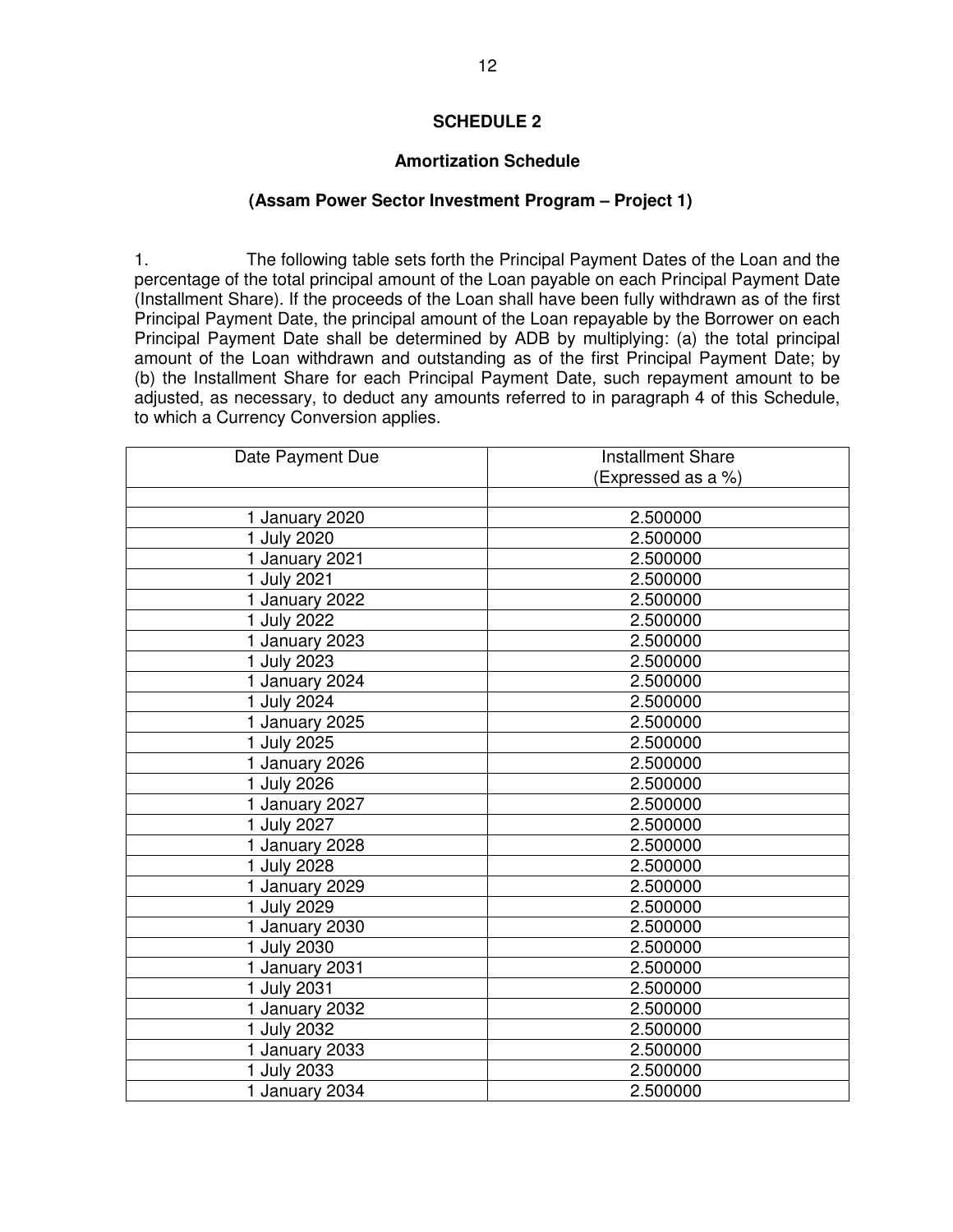| Date Payment Due | <b>Installment Share</b><br>(Expressed as a %) |  |  |
|------------------|------------------------------------------------|--|--|
|                  |                                                |  |  |
| 1 July 2034      | 2.500000                                       |  |  |
| 1 January 2035   | 2.500000                                       |  |  |
| 1 July 2035      | 2.500000                                       |  |  |
| 1 January 2036   | 2.500000                                       |  |  |
| 1 July 2036      | 2.500000                                       |  |  |
| 1 January 2037   | 2.500000                                       |  |  |
| 1 July 2037      | 2.500000                                       |  |  |
| 1 January 2038   | 2.500000                                       |  |  |
| 1 July 2038      | 2.500000                                       |  |  |
| 1 January 2039   | 2.500000                                       |  |  |
| 1 July 2039      | 2.500000                                       |  |  |
|                  |                                                |  |  |
| <b>TOTAL</b>     | 100.000000                                     |  |  |

2. If the proceeds of the Loan shall not have been fully withdrawn as of the first Principal Payment Date, the principal amount of the Loan repayable by the Borrower on each Principal Payment Date shall be determined as follows:

(a) To the extent that any proceeds of the Loan shall have been withdrawn as of the first Principal Payment Date, the Borrower shall repay the amount withdrawn and outstanding as of such date in accordance with paragraph 1 of this Schedule.

(b) Any withdrawal made after the first Principal Payment Date shall be repaid on each Principal Payment Date falling after the date of such withdrawal in amounts determined by ADB by multiplying the amount of each such withdrawal by a fraction, the numerator of which shall be the original Installment Share specified in the table in paragraph 1 of this Schedule for said Principal Payment Date (the Original Installment Share) and the denominator of which shall be the sum of all remaining Original Installment Shares for Principal Payment Dates falling on or after such date, such repayment amounts to be adjusted, as necessary, to deduct any amounts referred to in paragraph 4 of this Schedule, to which a Currency Conversion applies.

3. Withdrawals made within 2 calendar months prior to any Principal Payment Date shall, for the purposes solely of calculating the principal amounts payable on any Principal Payment Date, be treated as withdrawn and outstanding on the second Principal Payment Date following the date of withdrawal and shall be repayable on each Principal Payment Date commencing with the second Principal Payment Date following the date of withdrawal.

4. Notwithstanding the provisions of paragraphs 1 and 2 of this Schedule, upon a Currency Conversion of all or any portion of the withdrawn principal amount of the Loan to an Approved Currency, the amount so converted in said Approved Currency that shall be repayable on any Principal Payment Date occurring during the Conversion Period, shall be determined by ADB by multiplying such amount in its currency of denomination immediately prior to said Conversion by either: (i) the exchange rate that reflects the amounts of principal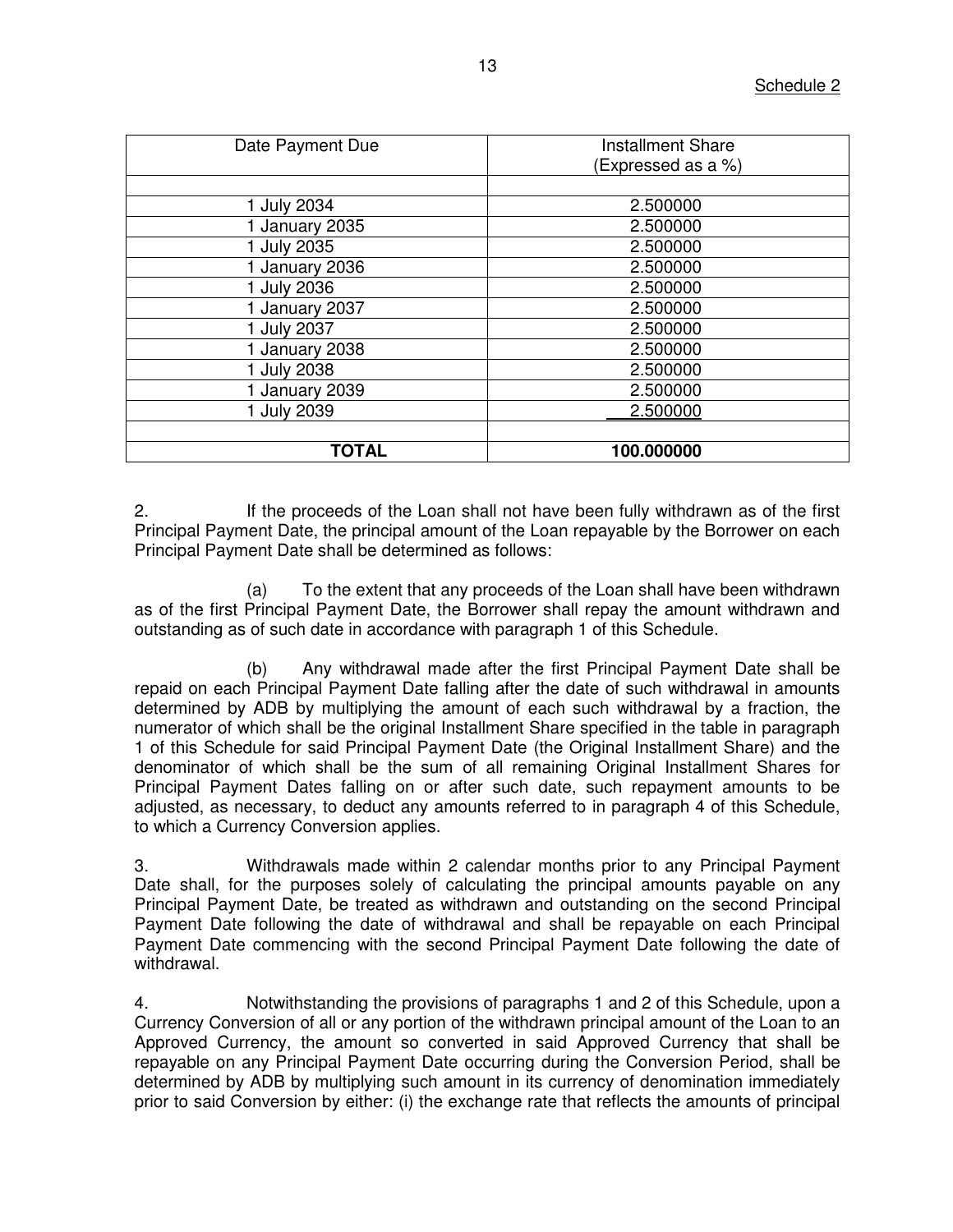in said Approved Currency payable by ADB under the Currency Hedge Transaction relating to said Conversion; or (ii) if ADB so determines in accordance with the Conversion Guidelines, the exchange rate component of the Screen Rate.

5. If the principal amount of the Loan withdrawn and outstanding from time to time shall be denominated in more than one Loan Currency, the provisions of this Schedule shall apply separately to the amount denominated in each Loan Currency, so as to produce a separate amortization schedule for each such amount.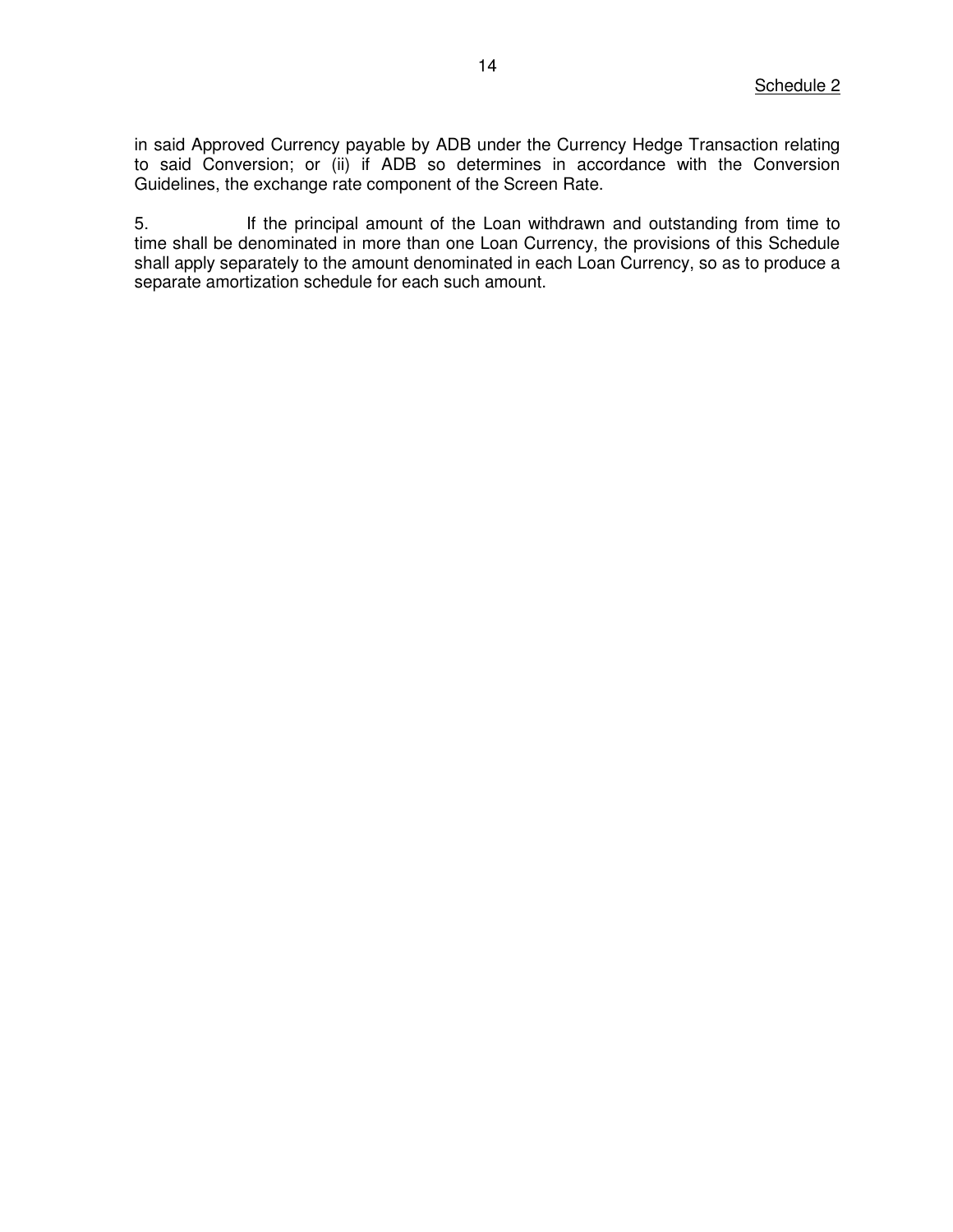### **Allocation and Withdrawal of Loan Proceeds**

### General

1. The table attached to this Schedule sets forth the Categories of items of expenditure to be financed out of the proceeds of the Loan and the allocation of the Loan proceeds to each such Category ("Table").

### Basis for Withdrawal from the Loan Account

2. Except as ADB may otherwise agree, the proceeds of the Loan shall be disbursed on the basis of the withdrawal percentage for each item of expenditure set forth in the Table.

### **Reallocation**

3. Notwithstanding the allocation of Loan proceeds and the withdrawal percentages set forth in the Table,

- (a) if the amount of the Loan allocated to any Category appears to be insufficient to finance all agreed expenditures in that Category, ADB may, in consultation with and by notice to the Borrower, the State and APGCL, (i) reallocate to such Category, to the extent required to meet the estimated shortfall, amounts of the Loan which have been allocated to another Category but, in the opinion of ADB, are not needed to meet other expenditures, and (ii) if such reallocation cannot fully meet the estimated shortfall, reduce the withdrawal percentage applicable to such expenditures in order that further withdrawals under such Category may continue until all expenditures thereunder shall have been made; and
- (b) if the amount of the Loan allocated to any Category appears to exceed all agreed expenditures in that Category, ADB may, in consultation with and by notice to the Borrower, reallocate such excess amount to any other Category.

### Disbursement Procedures

4. Except as ADB may otherwise agree, the Loan proceeds shall be disbursed in accordance with the Loan Disbursement Handbook, and detailed arrangements agreed upon between the Borrower and ADB.

### Retroactive Financing

5. Withdrawals from the Loan Account may be made for reimbursement of eligible expenditures incurred under the Project before the Effective Date, but not earlier than 12 months before the date of this Loan Agreement in connection with items to be retroactively financed, subject to a maximum amount equivalent to 20% of the Loan amount.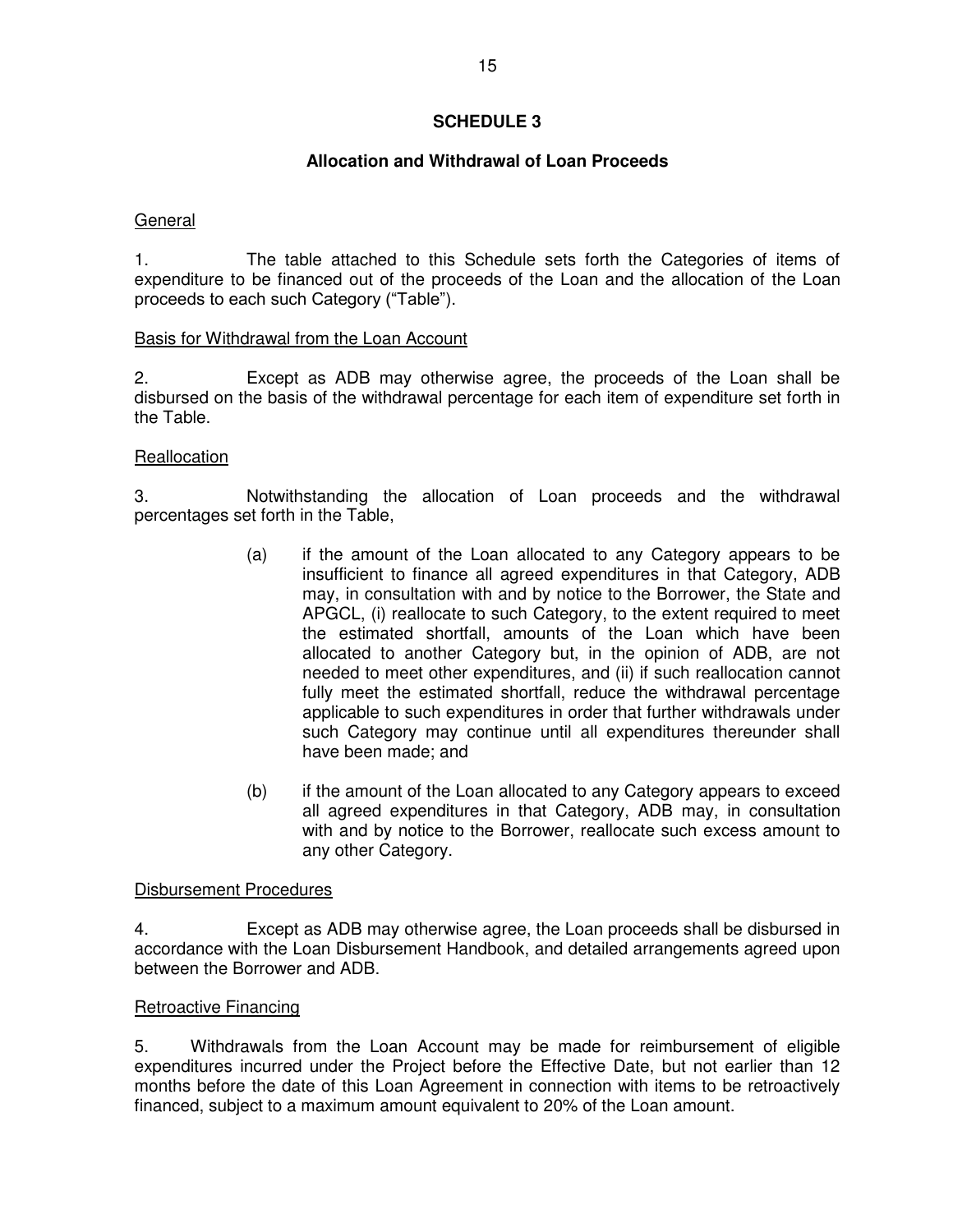|--|--|

| ALLOCATION AND WITHDRAWAL OF LOAN PROCEEDS<br>(Assam Power Sector Investment Program – Project 1) |                            |                                                                                         |                                                                                      |  |  |
|---------------------------------------------------------------------------------------------------|----------------------------|-----------------------------------------------------------------------------------------|--------------------------------------------------------------------------------------|--|--|
| <b>CATEGORY</b>                                                                                   |                            | <b>ADB FINANCING</b>                                                                    |                                                                                      |  |  |
| <b>Number</b>                                                                                     | <b>Item</b>                | <b>Total Amount</b><br><b>Allocated for</b><br><b>ADB Financing</b><br>(\$)<br>Category | <b>Percentage and Basis for</b><br><b>Withdrawal from the Loan</b><br><b>Account</b> |  |  |
|                                                                                                   | Civil Works and Erection   | 12,260,000                                                                              | 100% of total eligible expenditure<br>claimed*                                       |  |  |
| 2                                                                                                 | Equipment                  | 30,760,000                                                                              | 100% of total eligible expenditure<br>claimed*                                       |  |  |
| 3                                                                                                 | <b>Consulting Services</b> | 5,000,000                                                                               | 100% of total eligible expenditure<br>claimed*                                       |  |  |
| 4                                                                                                 | Unallocated                | 1,980,000                                                                               |                                                                                      |  |  |
|                                                                                                   | <b>TOTAL</b>               | 50,000,000                                                                              |                                                                                      |  |  |

\*Exclusive of taxes and duties within the territory of the Borrower.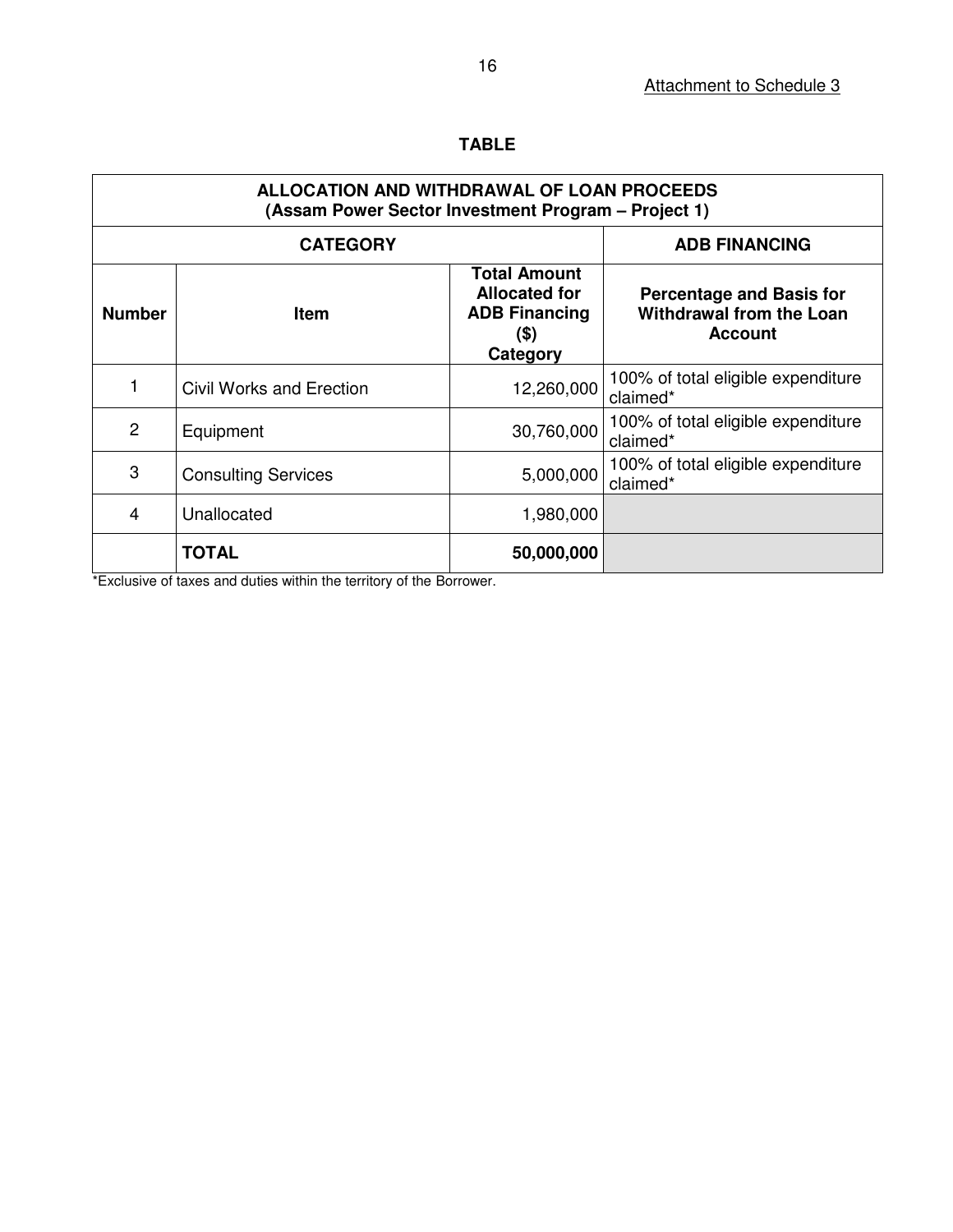# **Procurement of Goods, Works and Consulting Services**

# General

1. The procurement of Goods, Works and Consulting Services shall be subject to, and governed by, the Procurement Guidelines, and the Consulting Guidelines, respectively.

2. All terms used in this Schedule, and not otherwise defined in this Loan Agreement, have the meanings provided in the Procurement Guidelines and/or the Consulting Guidelines, as applicable.

## Goods and Works

3. Except as ADB may otherwise agree, Goods and Works shall only be procured on the basis of the methods of procurement set forth below:

- (a) international competitive bidding; and
- (b) national competitive bidding.

4. The methods of procurement are subject to, among other things, the detailed arrangements and threshold values set forth in the Procurement Plan. The Borrower may only modify the methods of procurement or threshold values with the prior agreement of ADB, and modifications must be set out in updates to the Procurement Plan.

### Domestic Preference

5. The EA may grant a margin of preference in the evaluation of bids under international competitive bidding in accordance with paragraphs 2.55(a) and 2.56 of the Procurement Guidelines for domestically manufactured Goods.

### National Competitive Bidding

6. The EA and ADB shall ensure that, prior to the commencement of any procurement activity under national competitive bidding, the Borrower's and State's national competitive bidding procedures are consistent with the Procurement Guidelines. Any modifications or clarifications to such procedures agreed between the EA and ADB shall be set out in the Procurement Plan. Any subsequent change to the agreed modifications and clarifications shall become effective only after approval of such change by the Borrower, EA and ADB.

### Condition for Award of Contract

7. The Borrower shall ensure, or cause the EA to ensure, to not award any Works contract for the Project until the EA has:

> (a) obtained the final approval of the IEE from the relevant environmental authority of the Borrower and the State, and ADB; and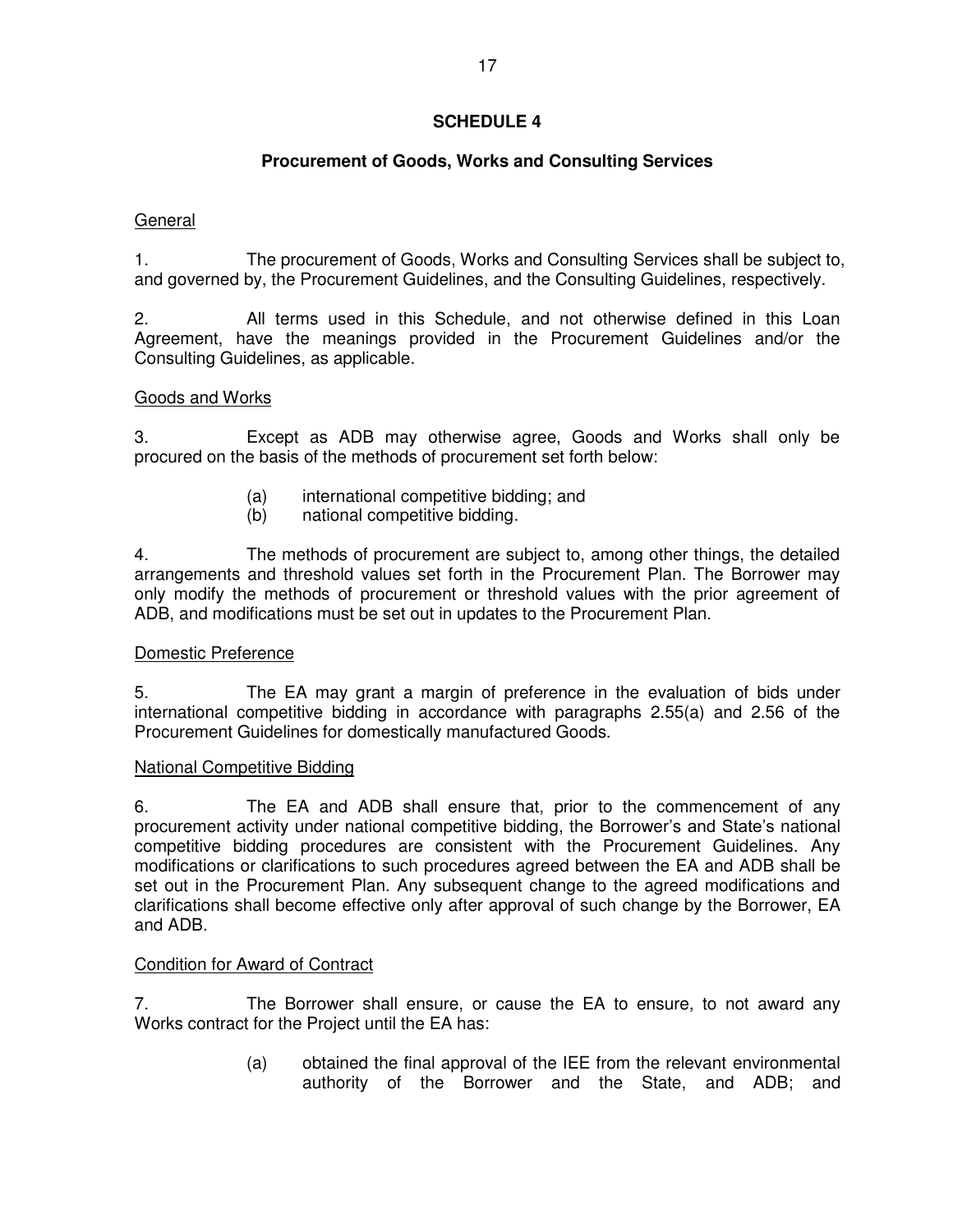(b) incorporated the relevant provisions from the EMP into the Works contract.

### Consulting Services

8. Except as ADB may otherwise agree, the EA shall apply quality- and costbased selection or individual consultant selection for selecting and engaging Consulting Services.

### Industrial or Intellectual Property Rights

9. (a) The EA shall ensure that all Goods and Works procured (including without limitation all computer hardware, software and systems, whether separately procured or incorporated within other goods and services procured) do not violate or infringe any industrial property or intellectual property right or claim of any third party.

 (b) The EA shall ensure that all contracts for the procurement of Goods and Works contain appropriate representations, warranties and, if appropriate, indemnities from the contractor or supplier with respect to the matters referred to in subparagraph (a) of this paragraph.

10. The EA shall ensure that all ADB-financed contracts with consultants contain appropriate representations, warranties and, if appropriate, indemnities from the consultants to ensure that the Consulting Services provided do not violate or infringe any industrial property or intellectual property right or claim of any third party.

## ADB's Review of Procurement Decisions

11. Contracts procured under international competitive bidding procedures and contracts for Consulting Services shall be subject to prior review by ADB, unless otherwise agreed between the Borrower, EA, and ADB and set forth in the Procurement Plan.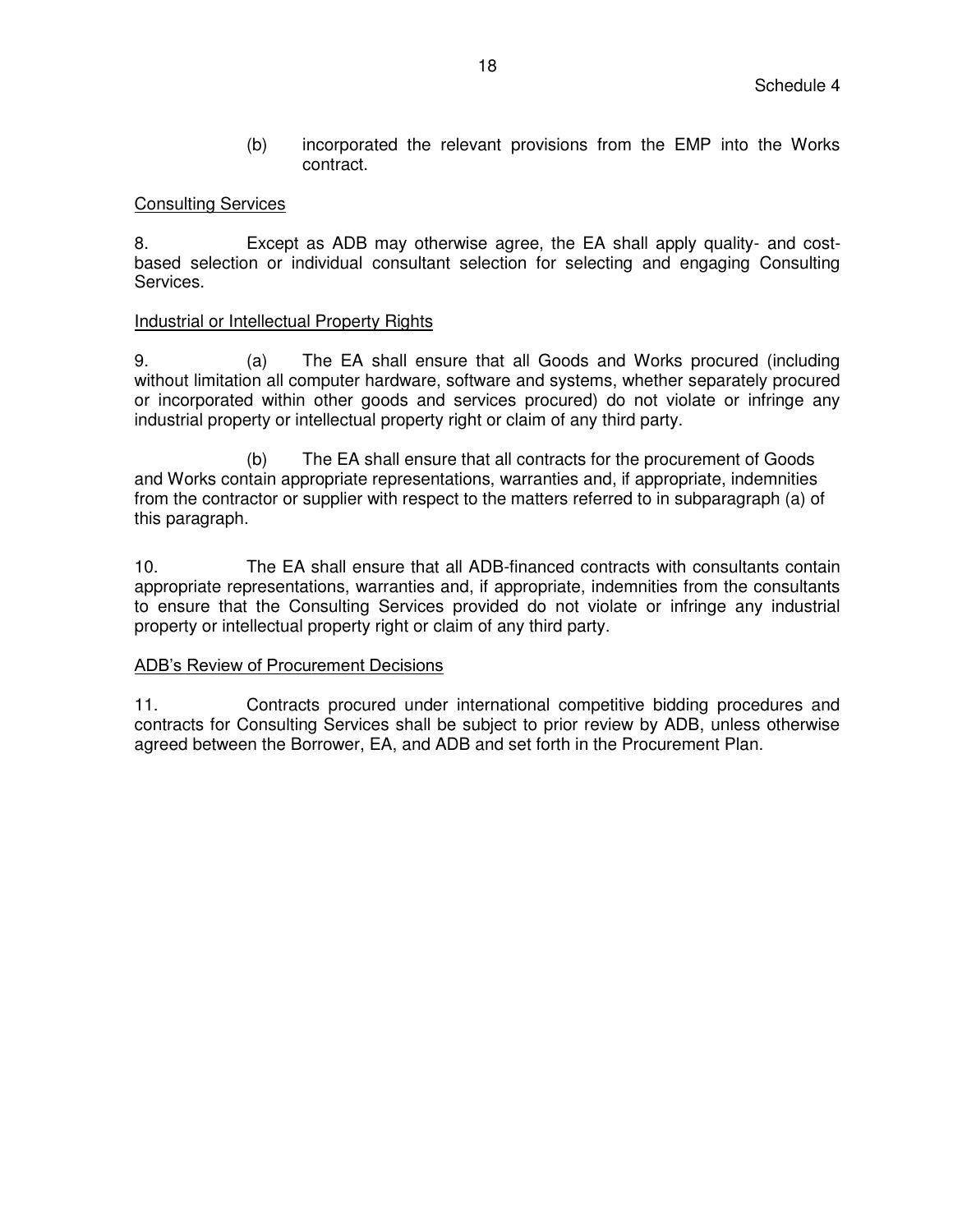# **Execution of Project; Financial Matters**

### Implementation Arrangements

1. The Borrower and the EA shall ensure that the Project is implemented in accordance with the detailed arrangements set forth in the FAM. Any subsequent change to the FAM shall become effective only after approval of such change by the Borrower, the State, APGCL and ADB. In the event of any discrepancy between the FAM and this Loan Agreement, the provisions of this Loan Agreement shall prevail.

2. Towards smooth implementation of the Project, grievance(s) if any from stakeholders, relating to Project implementation or use of funds, will be addressed effectively and efficiently by the State and APGCL.

### Counterpart Funds

3. The State shall:

- (a) ensure sufficient counterpart funds from its budget for each fiscal year, in a timely manner, for the efficient implementation of the Project; and
- (b) ensure by itself or through APGCL, as required, adequate funds towards operations and maintenance of Project facilities, through budgetary allocations or other means, during and after the Project's completion.

### **Resources**

4. The Borrower and the EA shall ensure that the PMU and the PIU shall be provided with adequate staff, resources, and facilities to implement the Project.

### Safeguards and Social

### Environment

5. The Borrower shall ensure, or cause the EA to ensure, that the preparation, design, construction, implementation, operation and decommissioning of the Project, and all Project facilities comply with (a) all applicable laws and regulations of the Borrower and the State relating to environment, health, and safety; (b) the Environmental Safeguards; (c) the EARF; and (d) all measures and requirements set forth in the IEE and EMP, and any corrective or preventative actions set forth in a Safeguards Monitoring Report.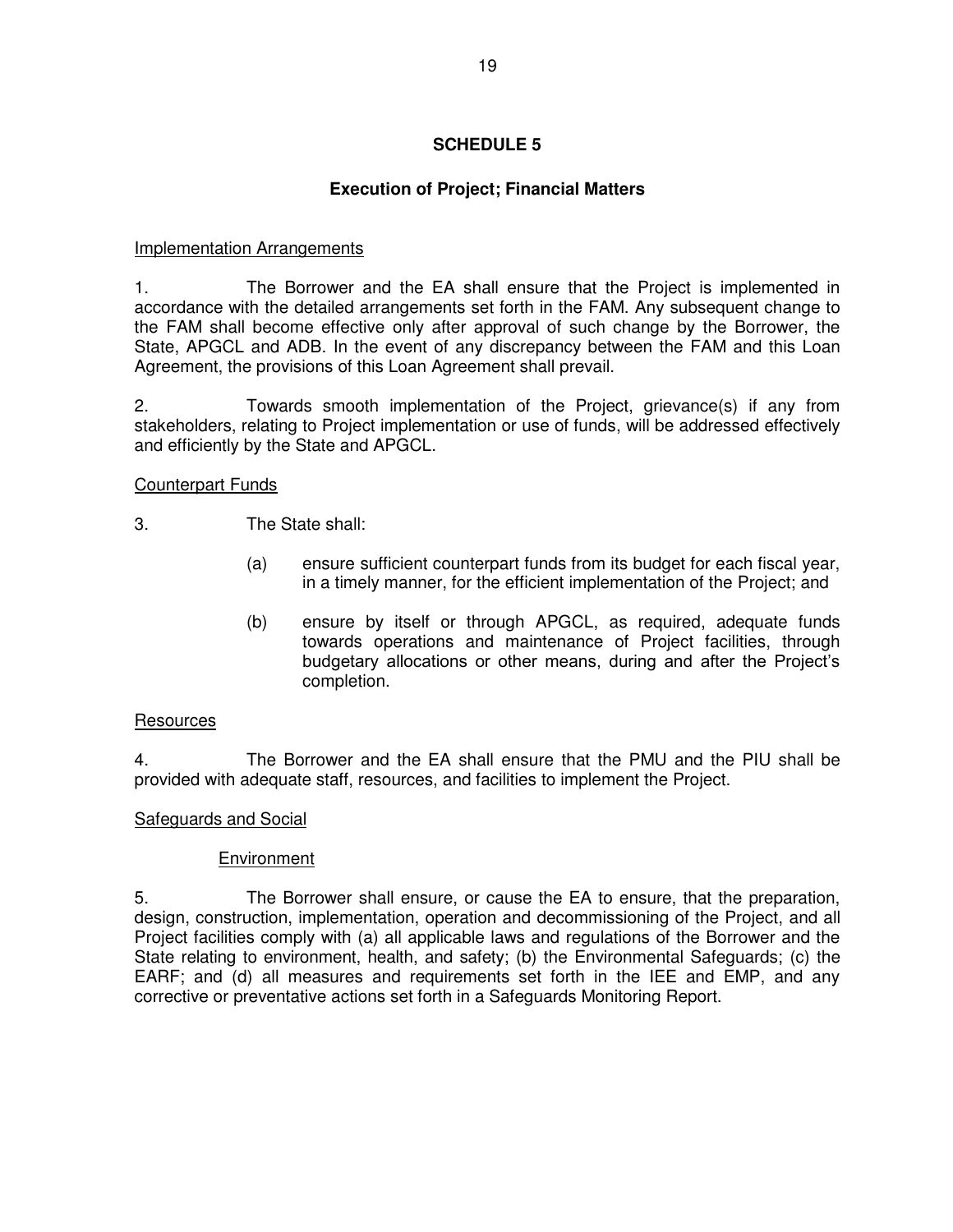### Indigenous Peoples and Involuntary Resettlement

6. The Borrower shall ensure, or cause the EA to ensure, that the Project does not have any indigenous peoples or involuntary resettlement impacts, all within the meaning of SPS. In the event that the Project does have any such impact, the Borrower shall take or cause the EA to take all steps required to ensure that the Project complies with the applicable laws and regulations of the Borrower, the State, SPS, and the IPPF and RF, as appropriate.

### Human and Financial Resources to Implement Safeguards Requirements

7. The Borrower shall make available, or cause the EA to make available, all necessary budgetary and human resources to fully implement the EMP as required.

### Safeguards-Related Provisions in Bidding Documents and Works Contracts

8. The Borrower shall ensure, or cause the EA to ensure, that all bidding documents and contracts for Works contain provisions that require contractors to:

- (a) comply with the measures and requirements relevant to the contractor set forth in the IEE and the EMP, and any corrective or preventative actions set forth in a Safeguard Monitoring Report;
- (b) make available a budget for all such environmental and social measures;
- (c) provide the EA with a written notice of any unanticipated environmental risks or impacts that arise during construction, implementation or operation of the Project that were not considered in the IEE or the EMP;
- (d) adequately record the condition of roads, agricultural land the other infrastructure prior to starting to transport materials and construction; and
- (e) fully reinstate pathways, other local infrastructure, and agricultural land to at least their pre-project condition upon the completion of construction.

### Safeguards Monitoring and Reporting

- 9. The Borrower shall do, or cause the EA to do, the following:
	- (a) submit semi-annual Safeguards Monitoring Reports to ADB, and disclose relevant information from such reports to affected persons promptly upon submission;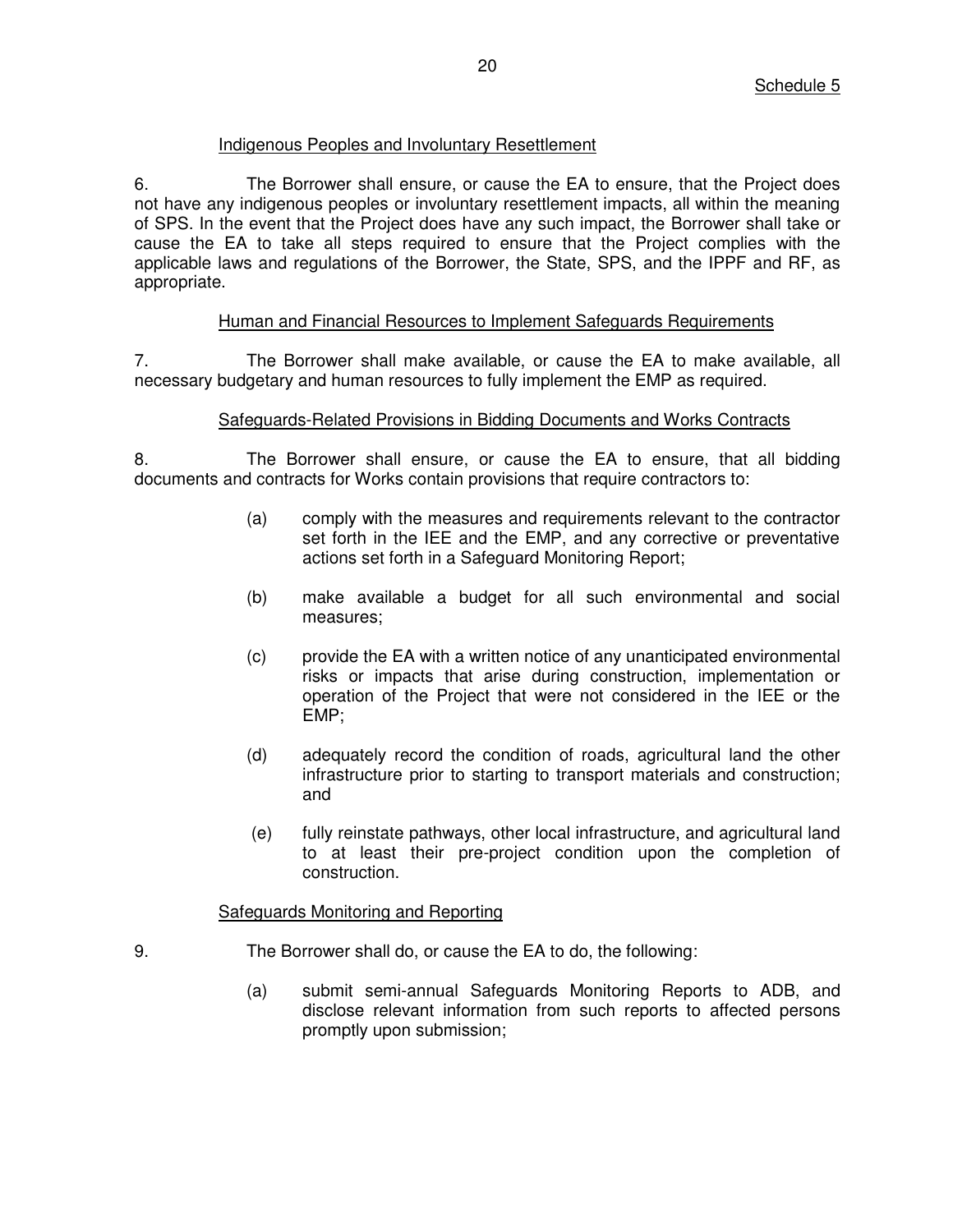- (b) if any unanticipated environmental and/or social risks and impacts arise during construction, implementation or operation of the Project that were not considered in the IEE or the EMP, as applicable, promptly inform ADB of the occurrence of such risks or impacts, with detailed description of the event and proposed corrective action plan; and
- (c) report any breach of compliance with the measures and requirements set forth in the EMP promptly after becoming aware of the breach.

### Prohibited List of Investments

10. The Borrower shall ensure, or cause the EA to ensure, that no proceeds of the Loan under the Project are used to finance any activity included in the list of prohibited investment activities provided in Appendix 5 of the SPS.

#### Other Social Measures

11. The EA shall ensure that all civil works contracts under the Project follow all applicable labor laws of the Borrower and the State, and that these further include provisions to the effect that contractors: (a) carry out HIV/AIDS awareness programs for labor and disseminate information at worksites on risks of sexually transmitted diseases and HIV/AIDS as part of health and safety measures for those employed during construction; and (b) follow and implement all statutory provisions on labor (including not employing or using children as labor, and equal pay for equal work), health, safety, welfare, sanitation, and working conditions. Such contracts shall also include clauses for termination in case of any breach of the stated provisions by the contractors.

#### **Procurement**

12. The EA shall ensure that the anticorruption provisions acceptable to ADB, the Borrower, the State, and APGCL are included in all bidding documents and contracts financed by ADB in connection with the Project, including provisions specifying the right of ADB to review and examine the records and accounts of the State and APGCL and all contractors, suppliers, consultants, and other service providers as they relate to the projects. The Borrower, the State, and APGCL shall allow and assist ADB's representatives to carry out random spot checks on the work in progress and utilization of funds for the Project.

13. APGCL shall announce the Project and business opportunities associated with the Project including on its corporate website. The website will disclose the following information in relation to goods and services procured for the Project: (a) the list of participating bidders; (b) the name of the winning bidder; (c) the amount of the contracts awarded; and (d) the goods and services procured.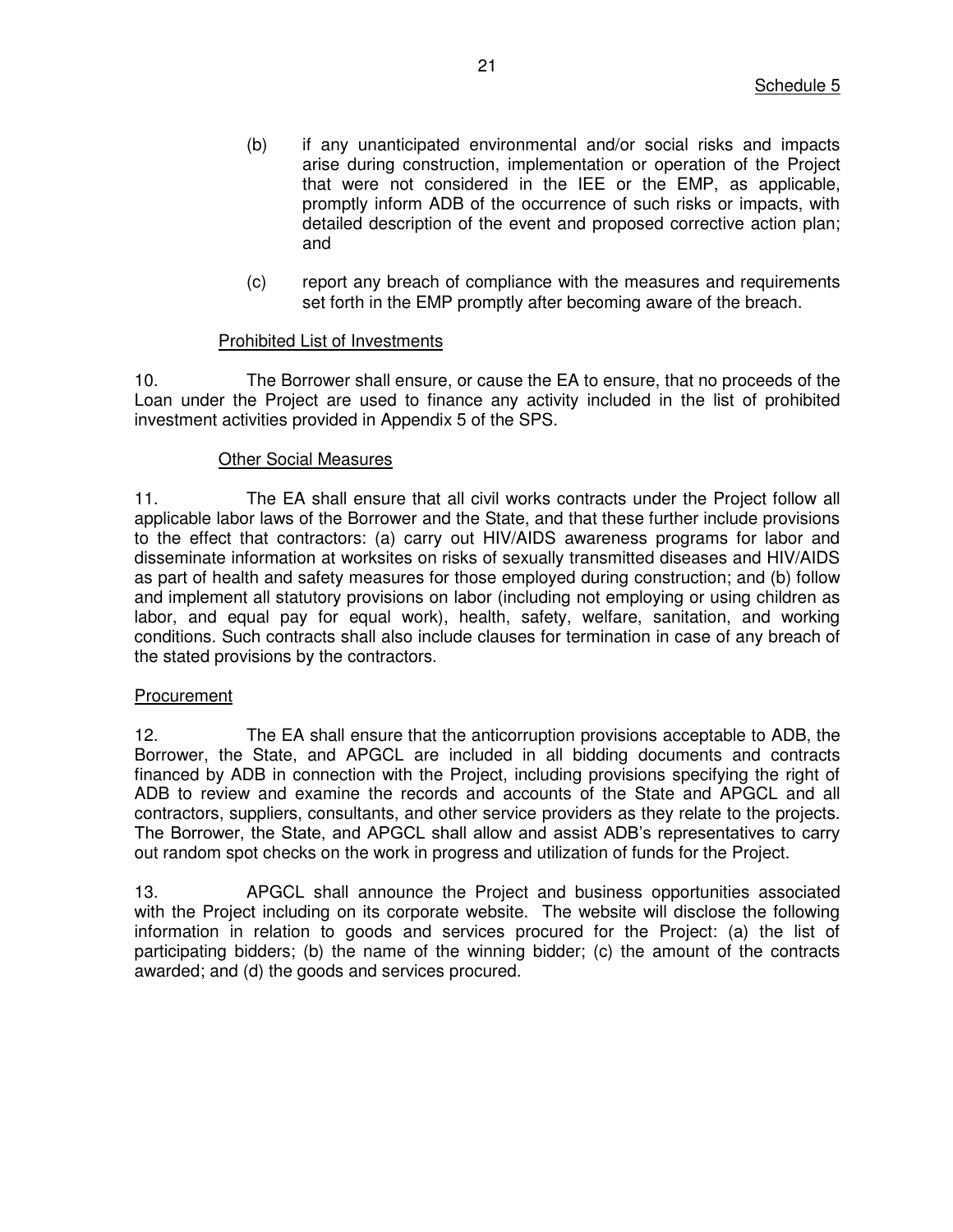# Reform Measures

14. The EA shall undertake on a timely basis compliance with undertakings under Schedule 6 to the FFA, as applicable, with respect to, among others, (a) Project implementation, (b) financial management, (c) accounting and internal audit, and (d) institutional reform.

15. The EA shall by 31 December 2014: (a) address all audit issues raised by the statutory external auditor in its external audit report for 2013, including conducting a one-time valuation of its assets and reconciliation of its fixed assets and mandatory spares; and (b) comply with all audit compliance measures required under the external audit report for 2013.

16. The EA shall ensure that the enterprise resource planning system, including the asset management module, is fully operational by 2018.

### Governance and Anticorruption

17. The Borrower, the State, and APGCL shall (i) comply with ADB's Anticorruption Policy (1998, as amended to date) and acknowledge that ADB reserves the right to investigate directly or through its agents, any alleged corrupt, fraudulent, collusive or coercive practice relating to the Investment Program; and (ii) cooperate with any such investigation and extend all necessary assistance for satisfactory completion of such investigation, and as included in detail in the FAM.

18. The Borrower, the State, and APGCL shall (i) ensure that the anticorruption provisions acceptable to ADB, the Borrower, the State and APGCL are included in all bidding documents and contracts financed by ADB in connection with the Project, including provisions specifying the right of ADB to review and examine the records and accounts of the State and APGCL and all contractors, suppliers, consultants, and other service providers as they relate to the Project and as included in detail in the FAM, and (ii) allow and assist ADB's representatives to carry out random spot checks on the work in progress and utilization of funds for the Project.

## Performance Monitoring, Review and Progress Reports

19. Within six months of Effective date, the EA shall establish for the Facility as well as for the Project, a project performance monitoring system as required by ADB. The performance reports for the Project will be compiled for preparing Facility level performance reporting.

20. The Facility and the Project shall be under regular review by (i) the PMU on a monthly basis; and (ii) by the Steering Committee set by the State and APGCL on a semiannual basis.

21. In addition to periodic reviews, a mid-term review shall be carried out by ADB, the Borrower and the EA, two (2) years after the Effective Date for the Project as also for the Facility, focusing on all aspects including, but not limited to, the engineering, environmental, resettlement and social aspects, and reviewing the financial status of APGCL. The review will allow for any necessary midcourse corrections to ensure successful Project implementation and achievement of objectives of the overall Facility and the Investment Program.